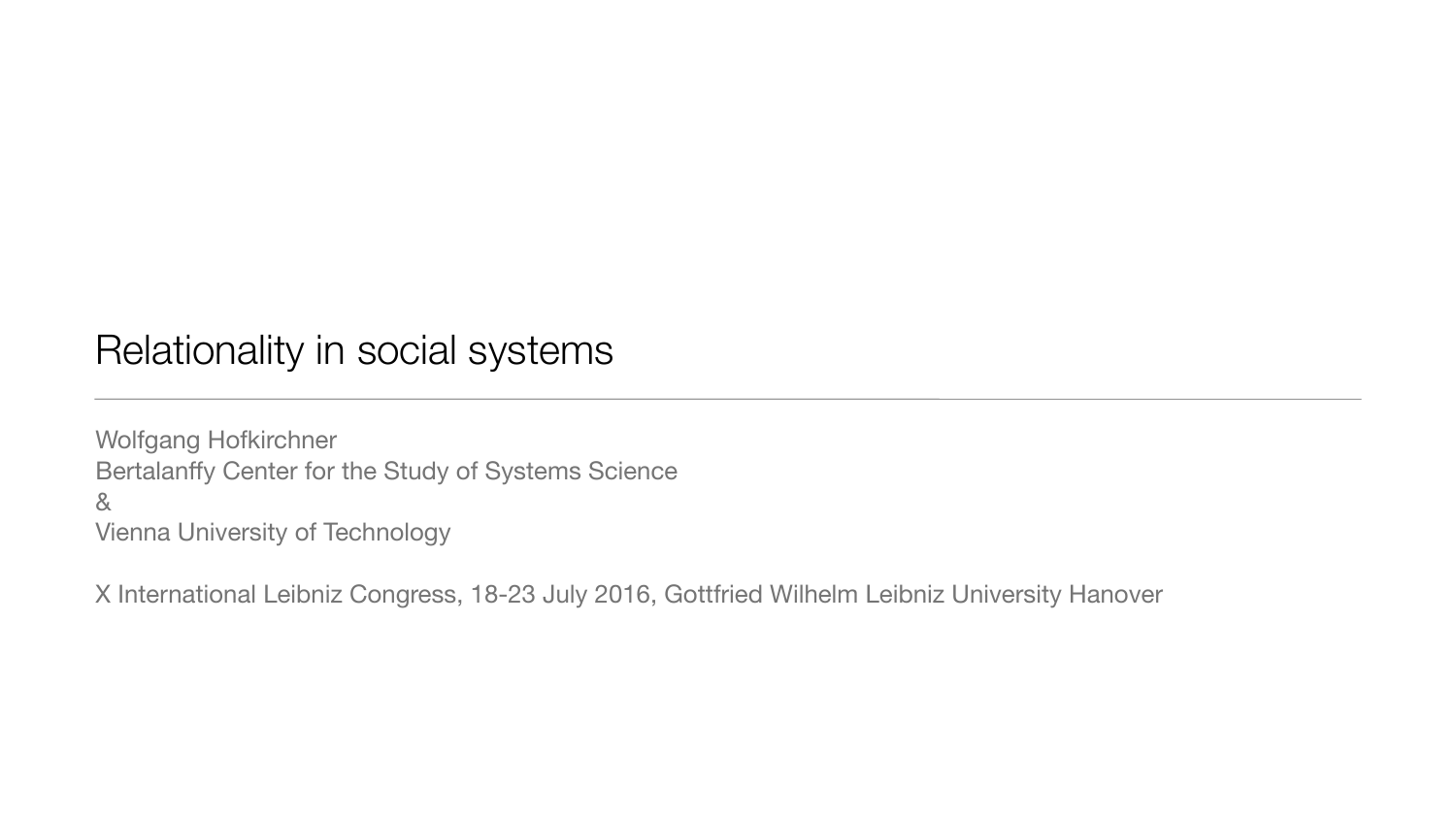1. Building blocks

# 2. Emergentist systemism/informationalism

- 2.1 Relations as part of the dynamic of systems evolution/development
- 2.1.1 Evolutionary transition
- 2.1.2 Intrasystemic development
- 2.2 Social relations
- 2.3 Information as relations
- 2.4 Social information as social relations

# 3. Relations and information in the age of global challenges

- 3.1 Excessive collectivism
- 3.2 Excessive individualism
- 3.3 *Harmonie universelle*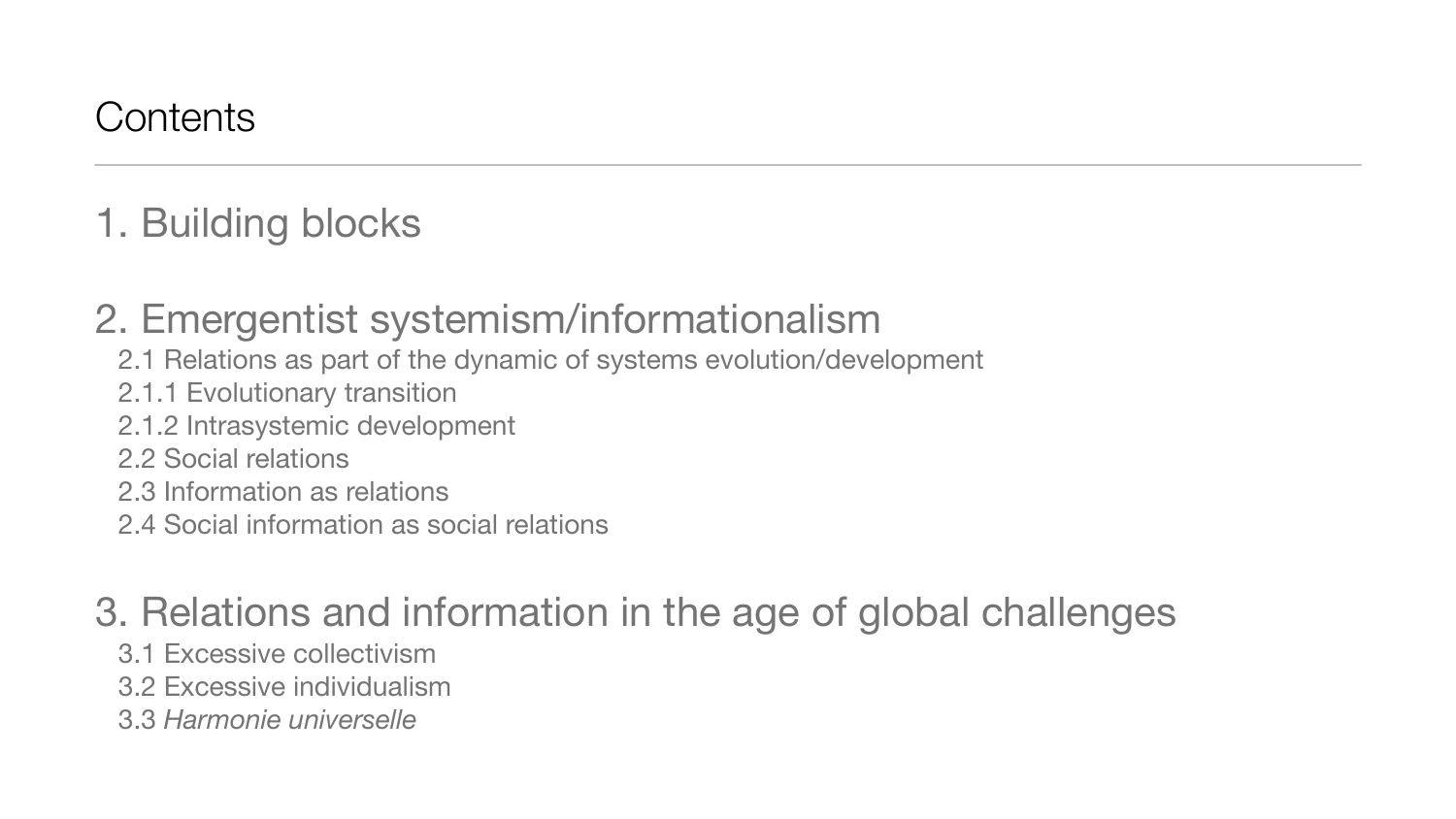1 Building blocks

## Nicholas of Cusa: "Ex omnibus partibus relucet totum"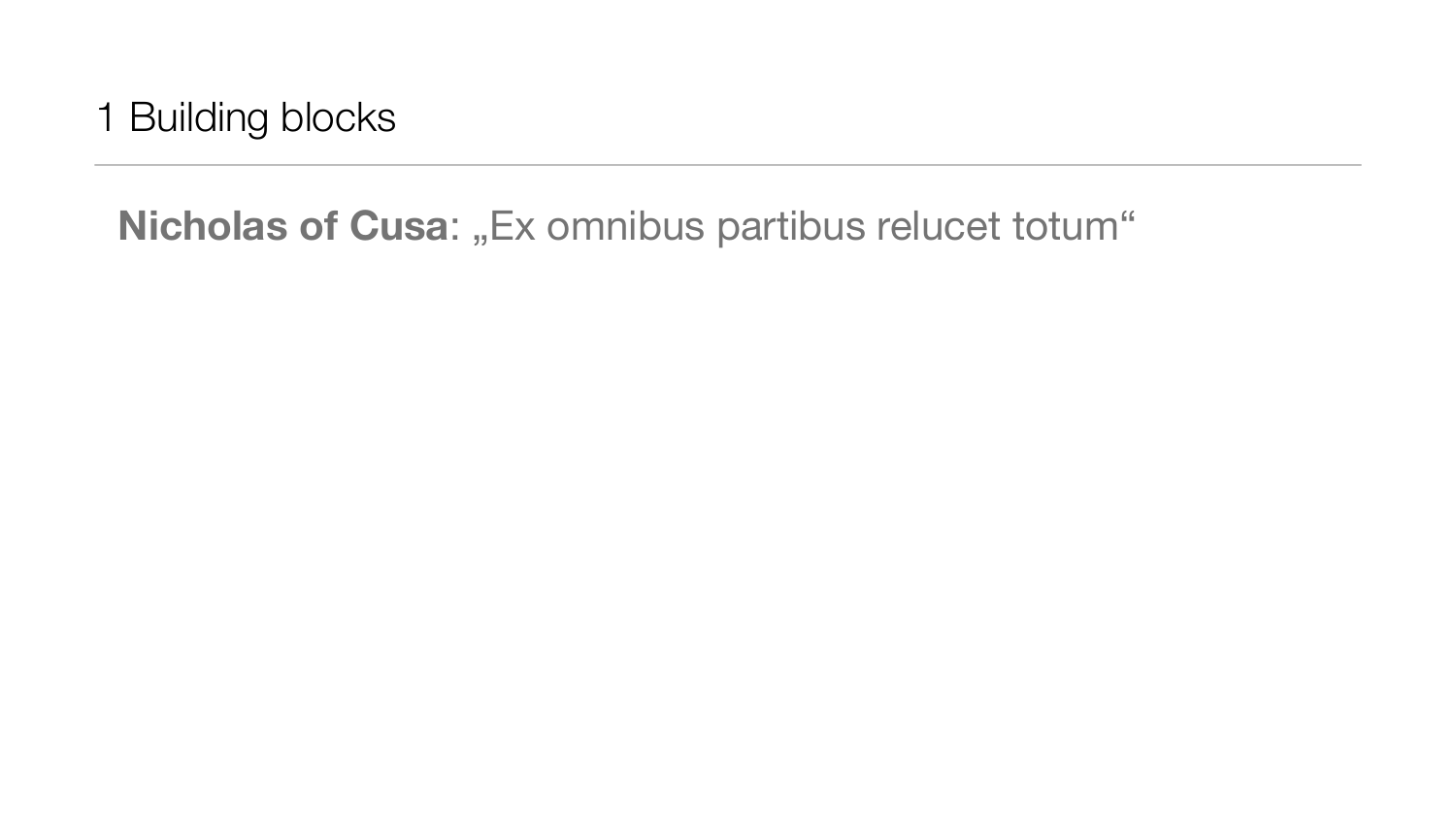**Leibniz**: *harmonie universelle*, Kompossibilität, *commune bonum* – "Their [the relations'] reality comes from the divine understanding"; after Mugnai, this means relations result from two acts of God: a) the creation of the substances and b) the mutual coordination of the , representational' states internal to all substances; "[...] diese Anpassung aller erschaffenen Dinge an jedes einzelne von ihnen und jedes einzelnen an alle anderen bewirkt, daß jede einfache Substanz in Beziehungen eingeht, die alle anderen ausdrücken […] Dies ist das Mittel, um so viel Mannigfaltigkeit wie möglich, jedoch verbunden mit der größtmöglichen Ordnung zu erhalten, die es geben kann" – nach Holz eine Harmonie in Kompossibilität.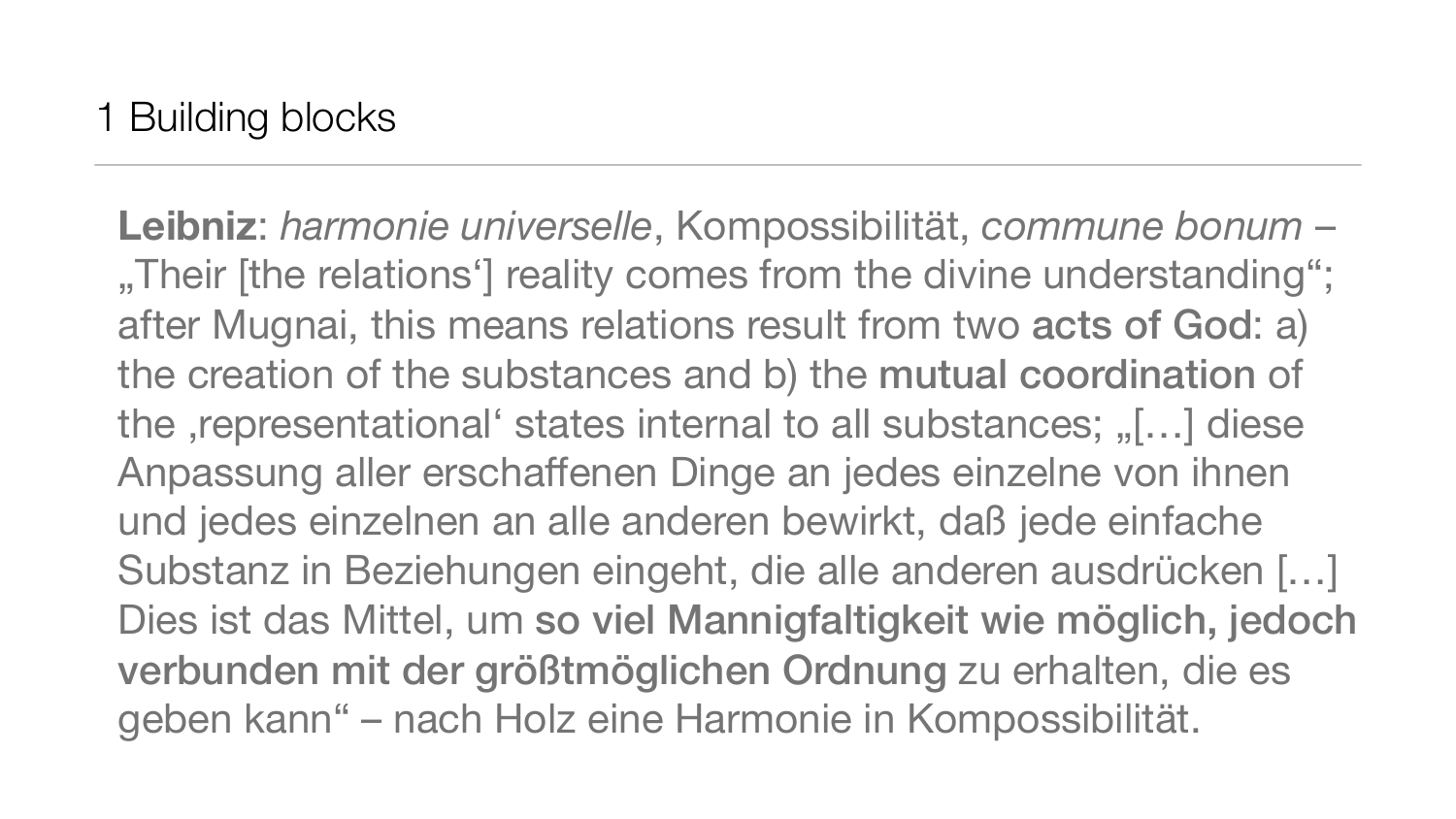**Hegel: "Totalität der relativen Beziehungen der Individuen […]** aufeinander", "System allseitiger Abhängigkeit", in dem "die Subsistenz und das Wohl des Einzelnen […] in die Subsistenz, das Wohl […] aller verflochten […] und nur in diesem Zusammenhange wirklich und gesichert ist".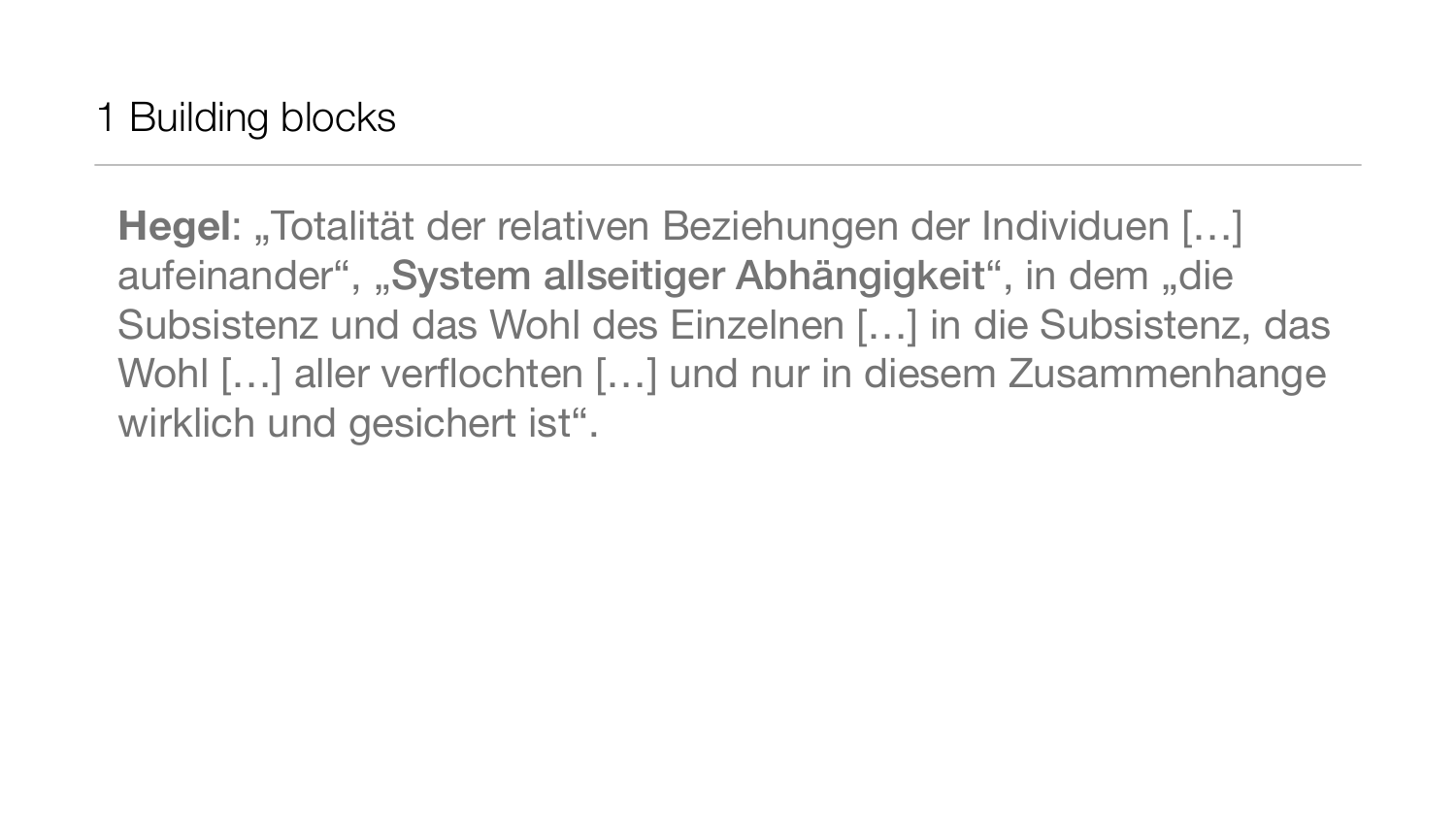**Marx:** "Dies Dritte ist [...] die durch die jetzigen gesellschaftlichen Verhältnisse bedingte Stellung der Individuen zueinander."

"Das einmal historisch entwickelte Kapital schafft seine Existenzbeziehungen selbst […] (nicht als Bedingungen seines Entstehens, sondern als Resultate seines Daseins)";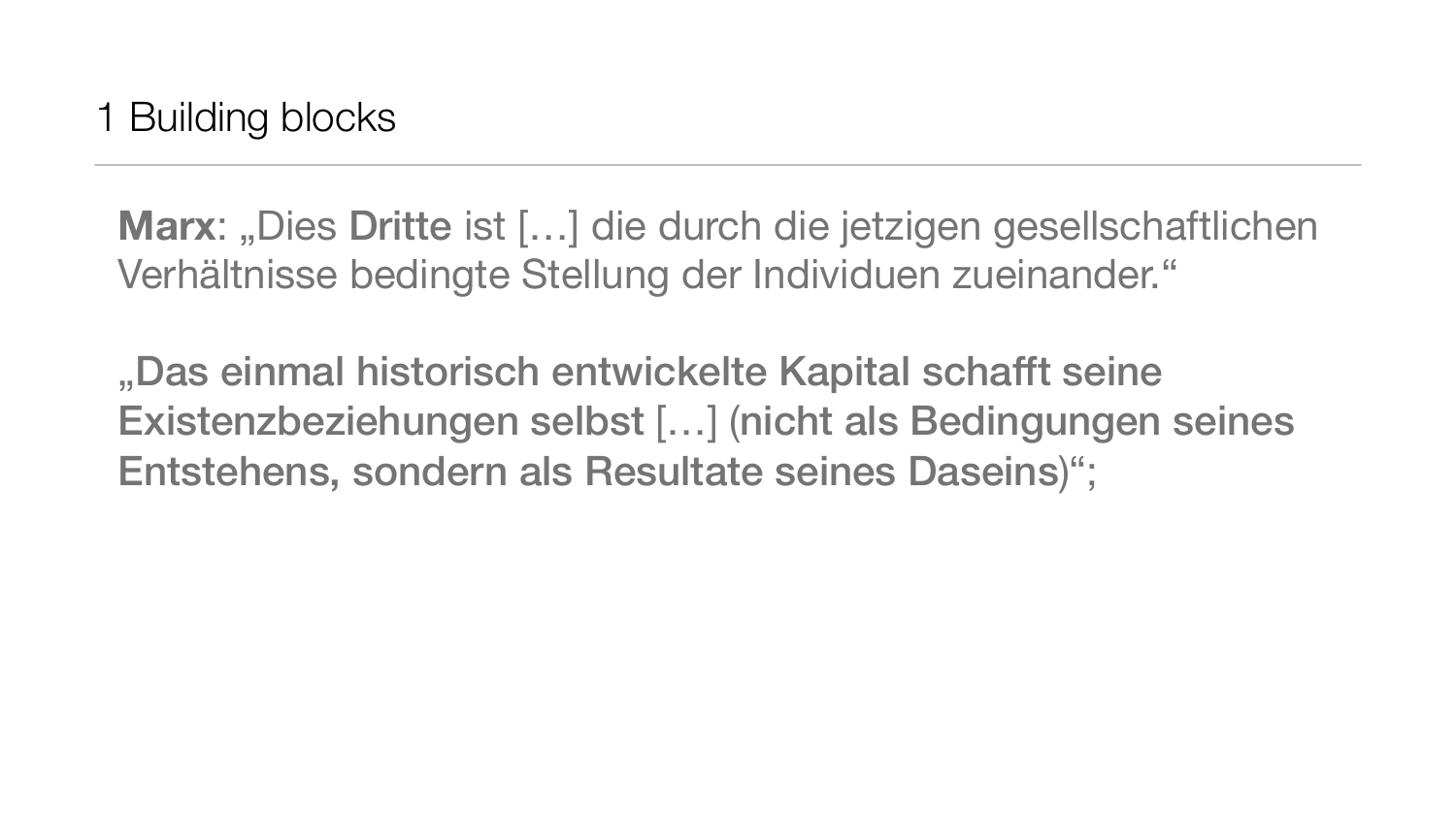Marx: "Wenn im vollendeten bürgerlichen System jedes ökonomische Verhältnis das andre in der bürgerlich-ökonomischen Form voraussetzt und so jedes Gesetzte zugleich Voraussetzung ist, so ist das mit jedem organischen System der Fall. Dies organische System selbst als Totalität hat seine Voraussetzungen, und seine Enwicklung zur Totalität besteht eben [darin], alle Elemente der Gesellschaft sich unterzuordnen, oder die ihm noch fehlenden Organe aus ihr heraus zu schaffen. Es wird so historisch zur Totalität."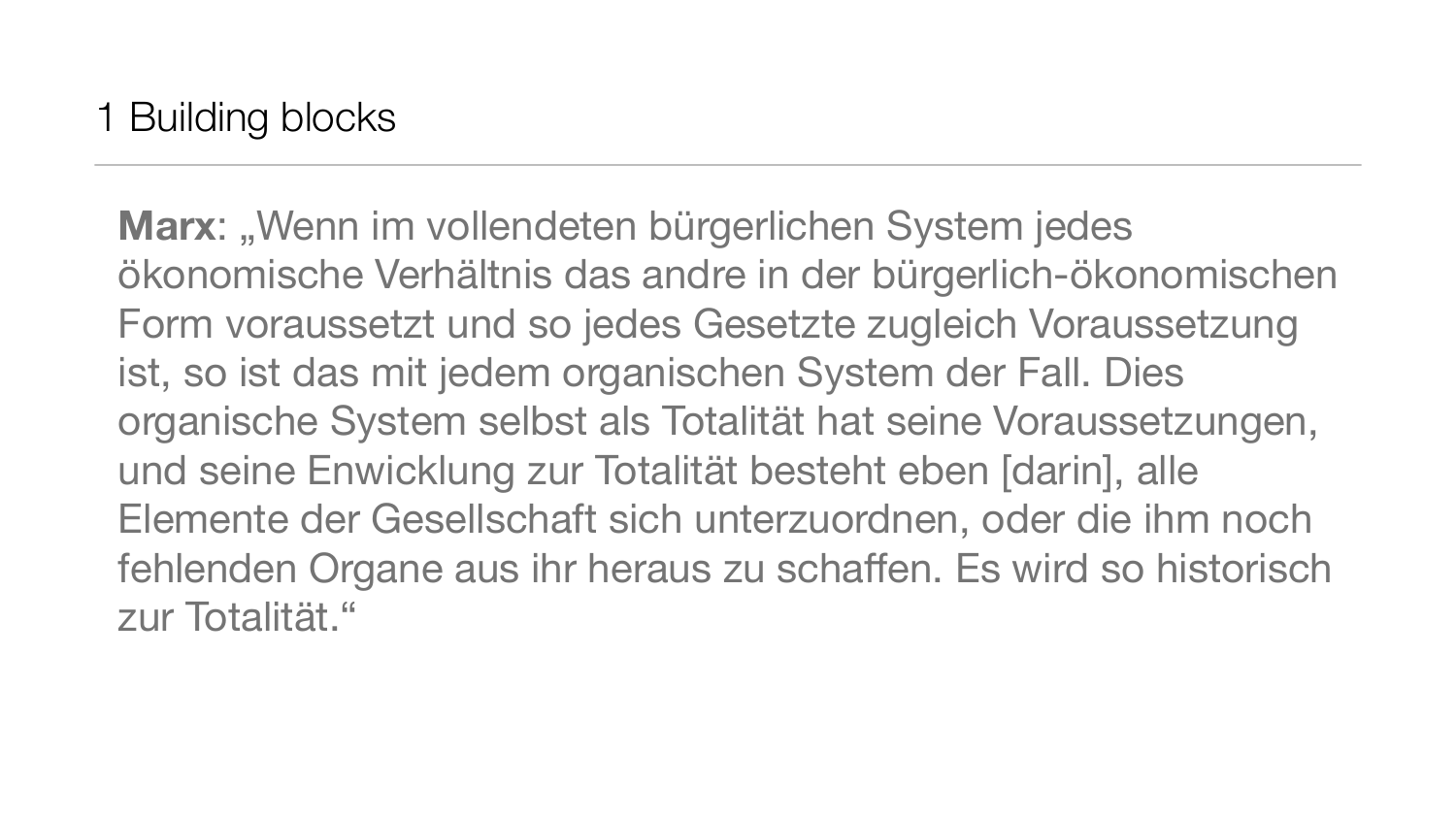1 Building blocks

### **Peirce**: thirdness –

"Der Begriff eines Dritten ist der eines Objekts, das sich so auf zwei andere bezieht, daß sich eines dieser beiden genauso auf das andere bezieht, wie sich auch das dritte auf dieses andere bezieht."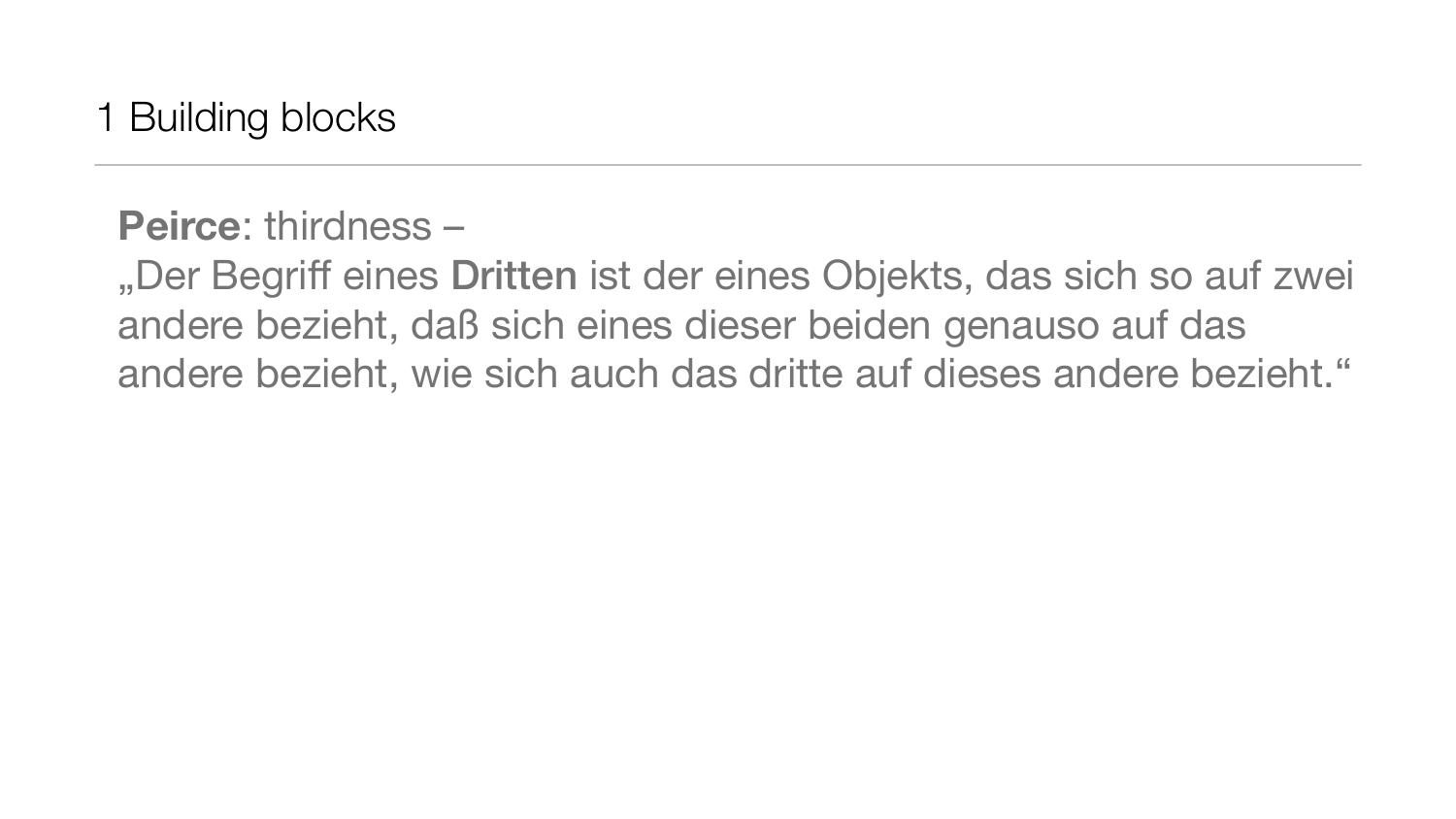## **Bertalanffy**: unity through diversity –

"[...] necessity of investigating not only parts but also relations of organisation resulting from a dynamic interaction and manifesting themselves by the difference in behaviour of parts in isolation and in the whole organism";  $n$ , [ $\ldots$ ] you have to take into account the relations between the various subordinated systems and the systems which are super-ordinated to them in order to understand the behaviour of the parts".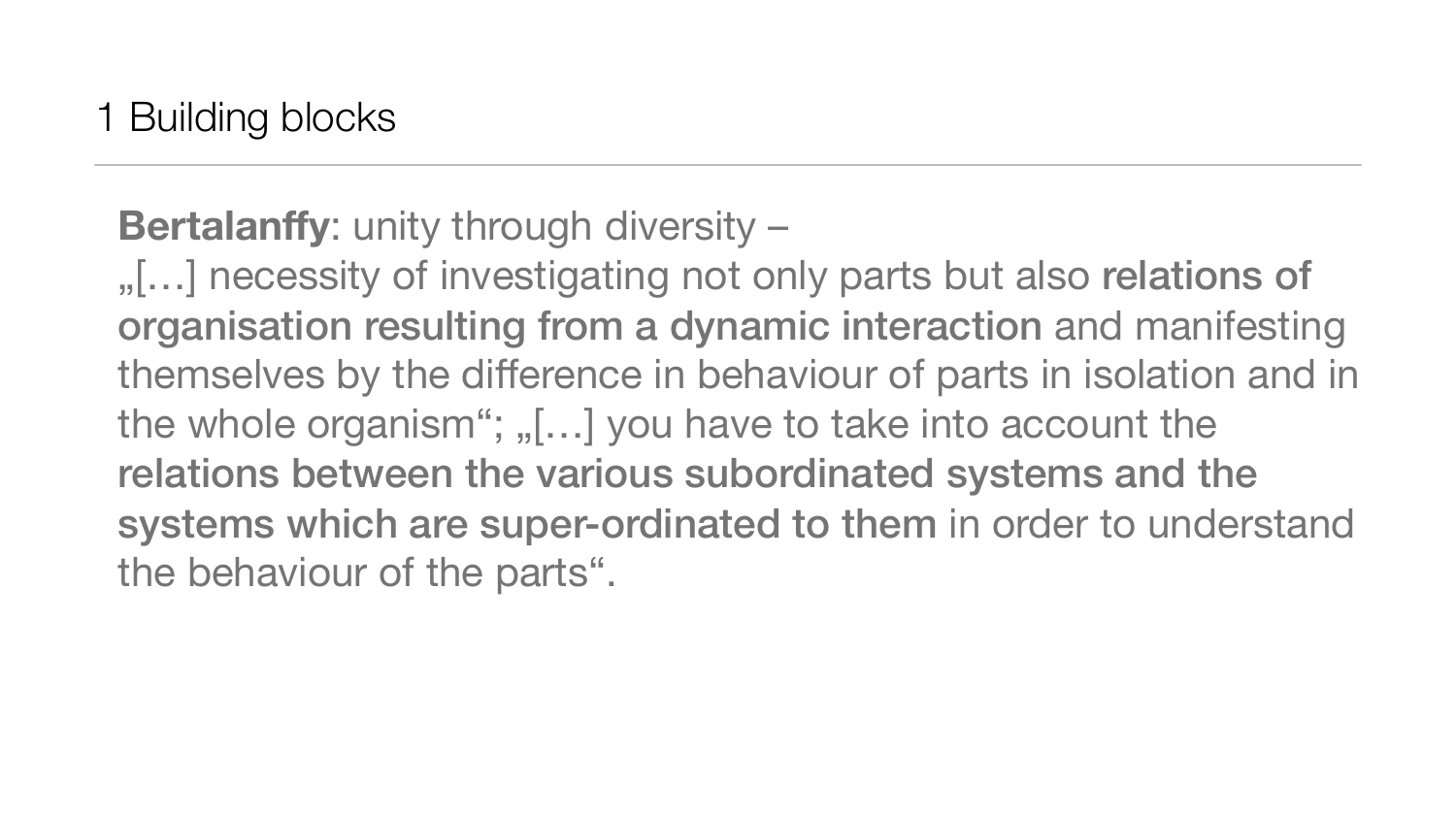**Relational Sociology: "Social relations [...] reflect the performance** of an emergent reality between two or more people, groups, and even institutions when they act as social subjects", "this reality is able […| to feed back onto the subjects […], since it exceeds their individual as well as their aggregate contribution to it", "a nonobservable but equally real level of reality, where the relation is the tertium", "the relation in itself, as a mediation or mediator  $[...]$  is irreducible to the terms that are connected" (P. Donati).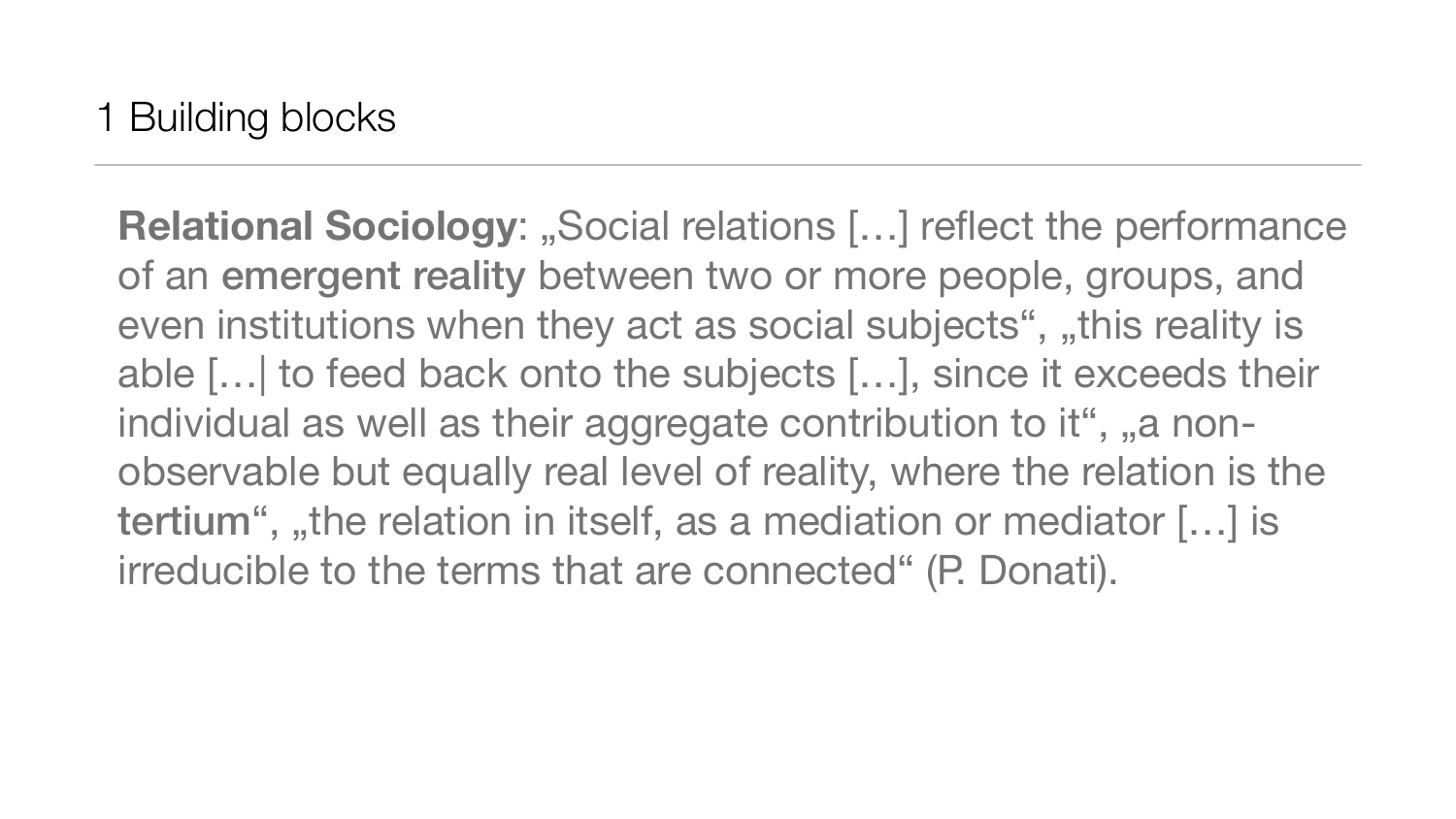### 2 Emergentist systemism/informationalism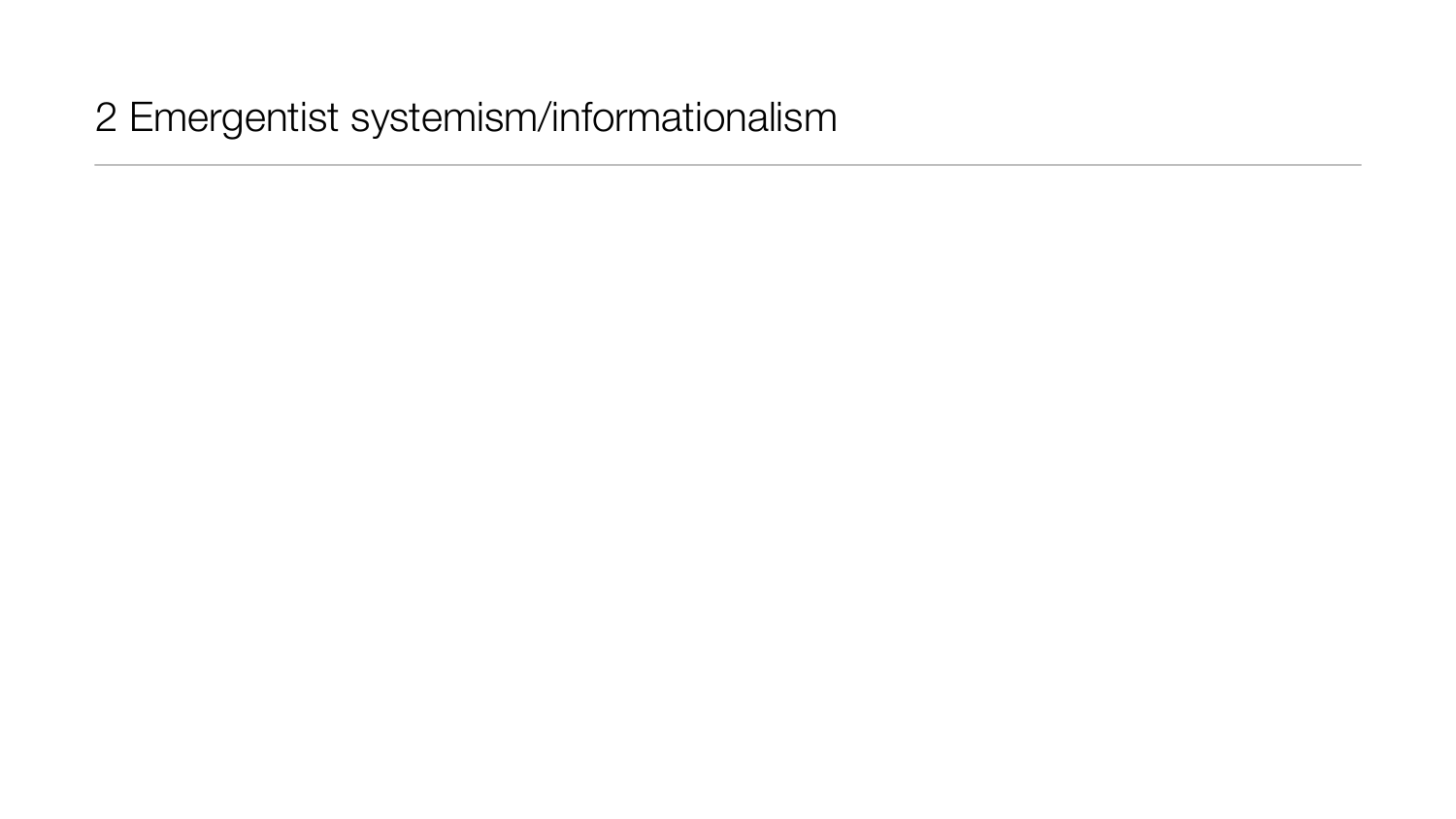## 2.1 Relations as part of the dynamic of systems evolution/development

## **The importance of organisational relations:**

**everything is matter**, progressively organised, from

- material systems to
- living material systems to
- social living material systems;

the difference between different manifestations of matter is **different organisation to allow for synergy**.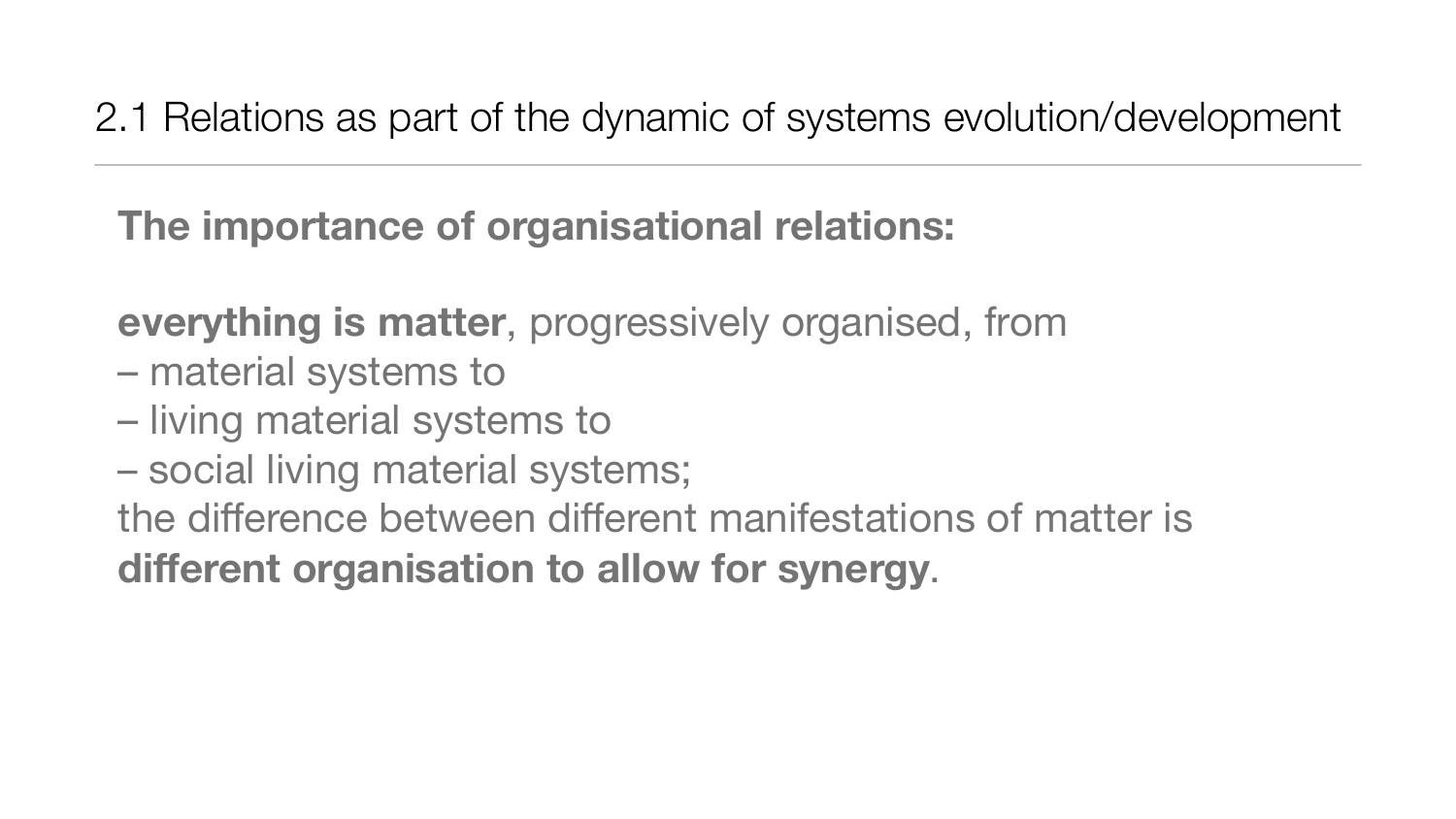### 2.1.1 Evolutionary transition

*level n+1*

*level n*

*phases*

| <b>stages</b>               | leap in quality                           | le |  |
|-----------------------------|-------------------------------------------|----|--|
| space of<br>possibilities n | $ {\sf nested}$ systems n $+1$            |    |  |
| systems n                   | organisational relations                  | le |  |
|                             | elements n+1                              | le |  |
| phase n                     | <i>phase n+1</i>                          |    |  |
| _ _ _ 1. _1.                | $\sim$ $\sim$ $\sim$ $\sim$ $\sim$ $\sim$ |    |  |

## *levels* nestedness (materially based formal cause)

evolution (end-directed efficient cause)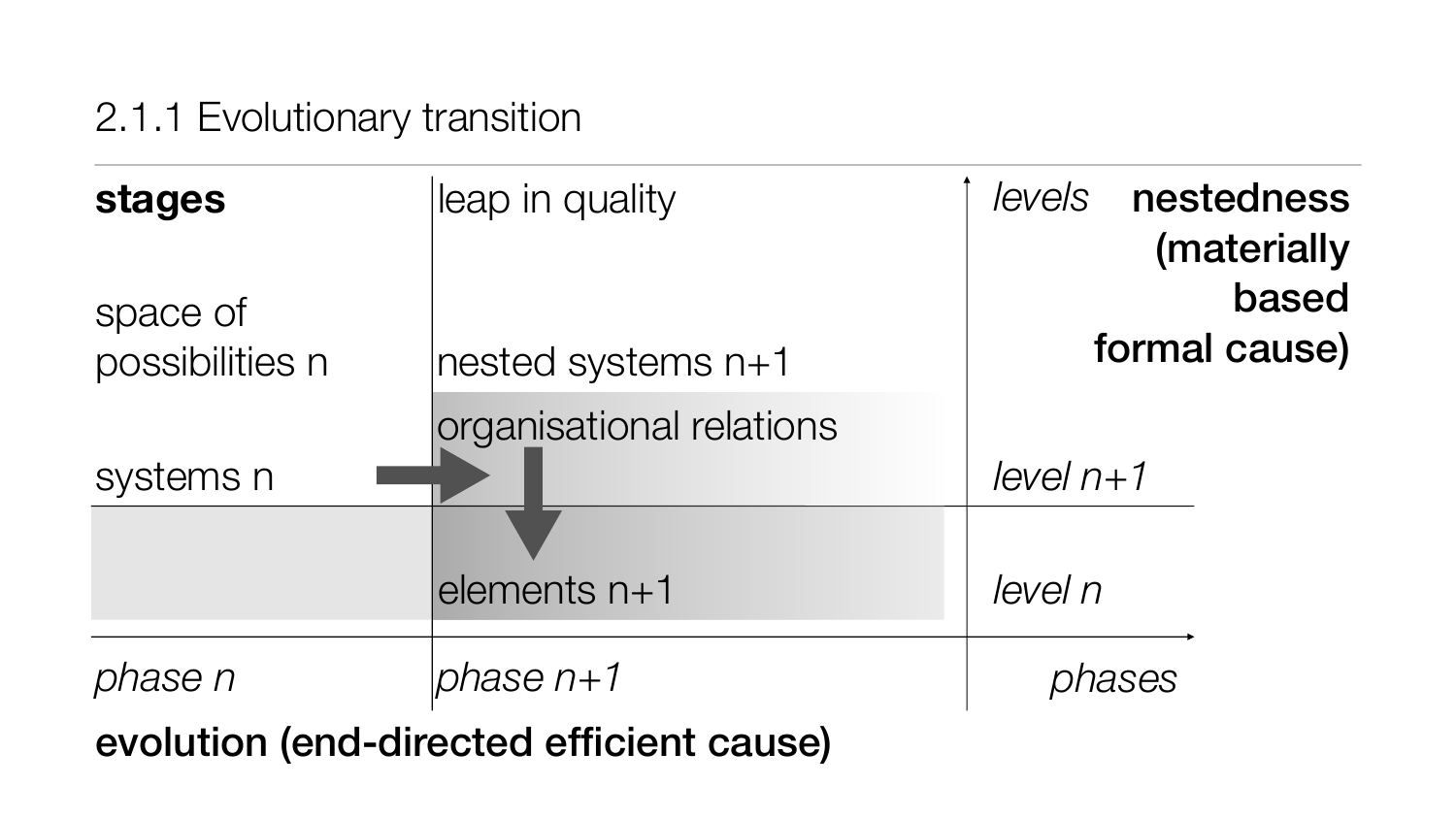### 2.1.1 Evolutionary transition

*level n+1*

| <b>stages</b>           | leap in quality                                    |     |
|-------------------------|----------------------------------------------------|-----|
| systems n               | (meta-/supra-)system n+1<br>essential property n+1 | ley |
| essential<br>property n | accidental property n                              | ley |
| hase n                  | phase n+1                                          |     |

*level n*

*phases*

### *levels* downward causation from a higher order

emergence from a necessary condition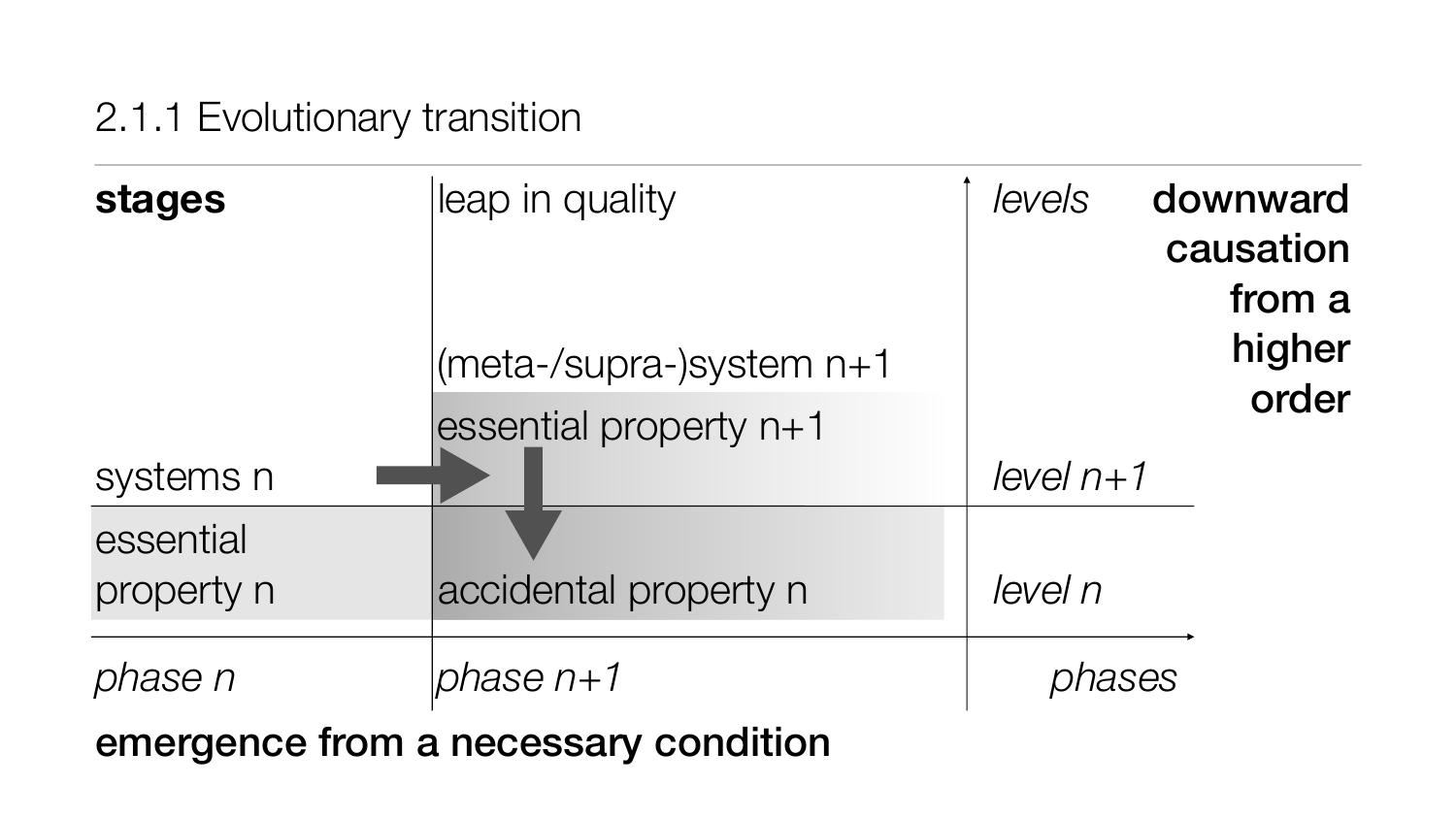### 2.1.2 Intrasystemic development

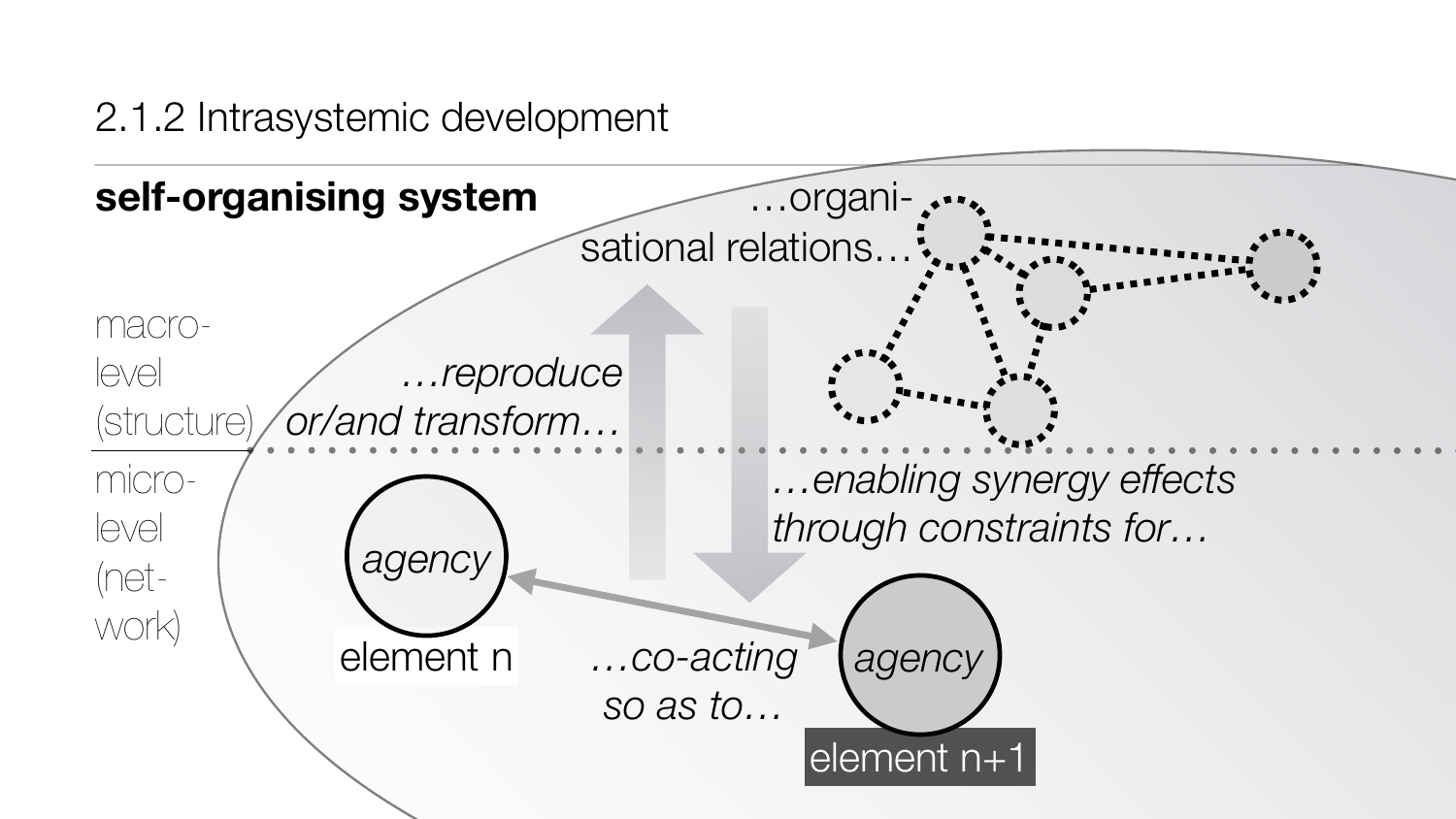## **The importance of social relations:**

any **social system** is a social system by virtue of **organisational relations of production and provision of (the) common(-good)s – relations of commoning**.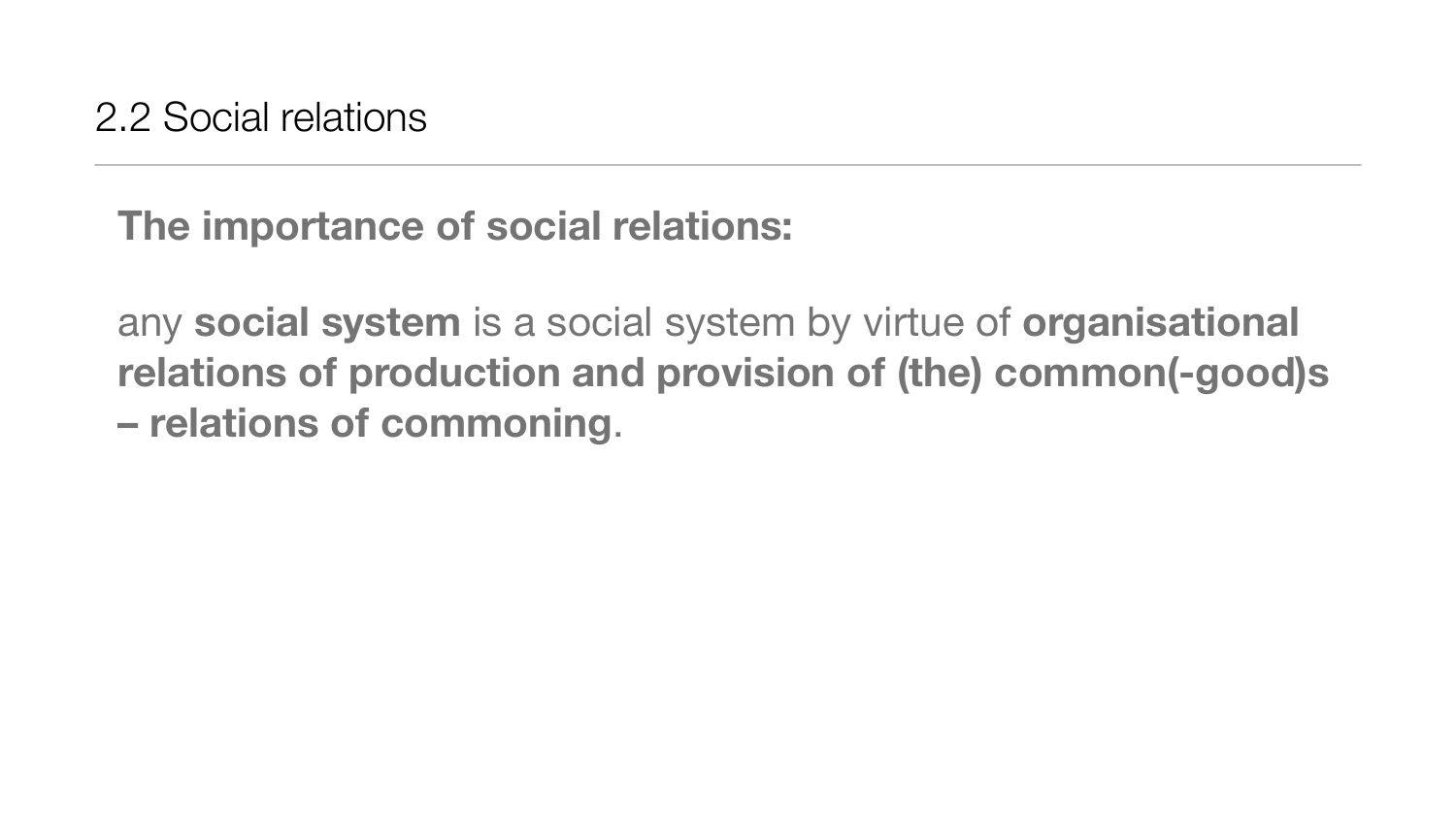### 2.2 Social relations

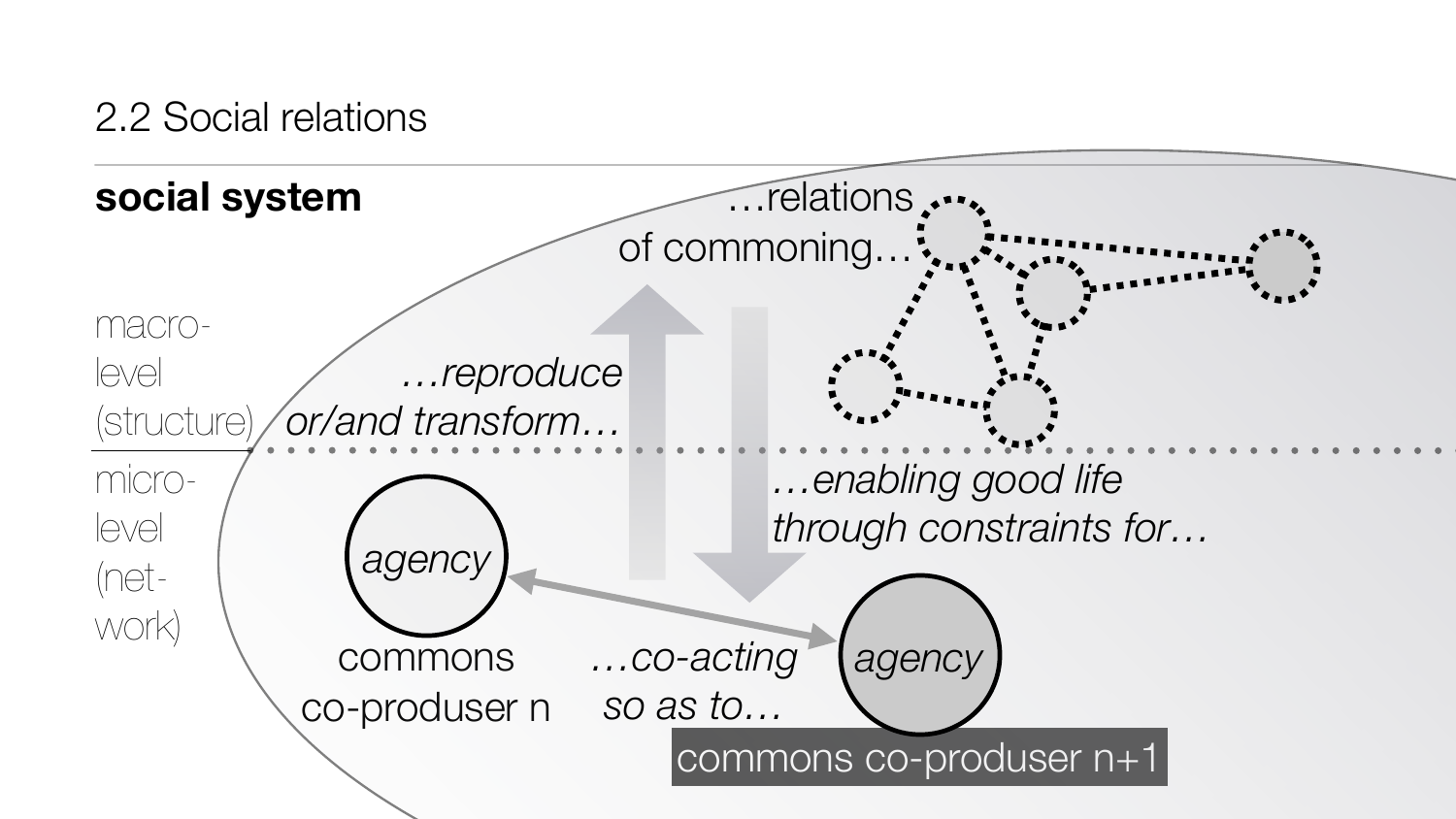### 2.2 Social relations

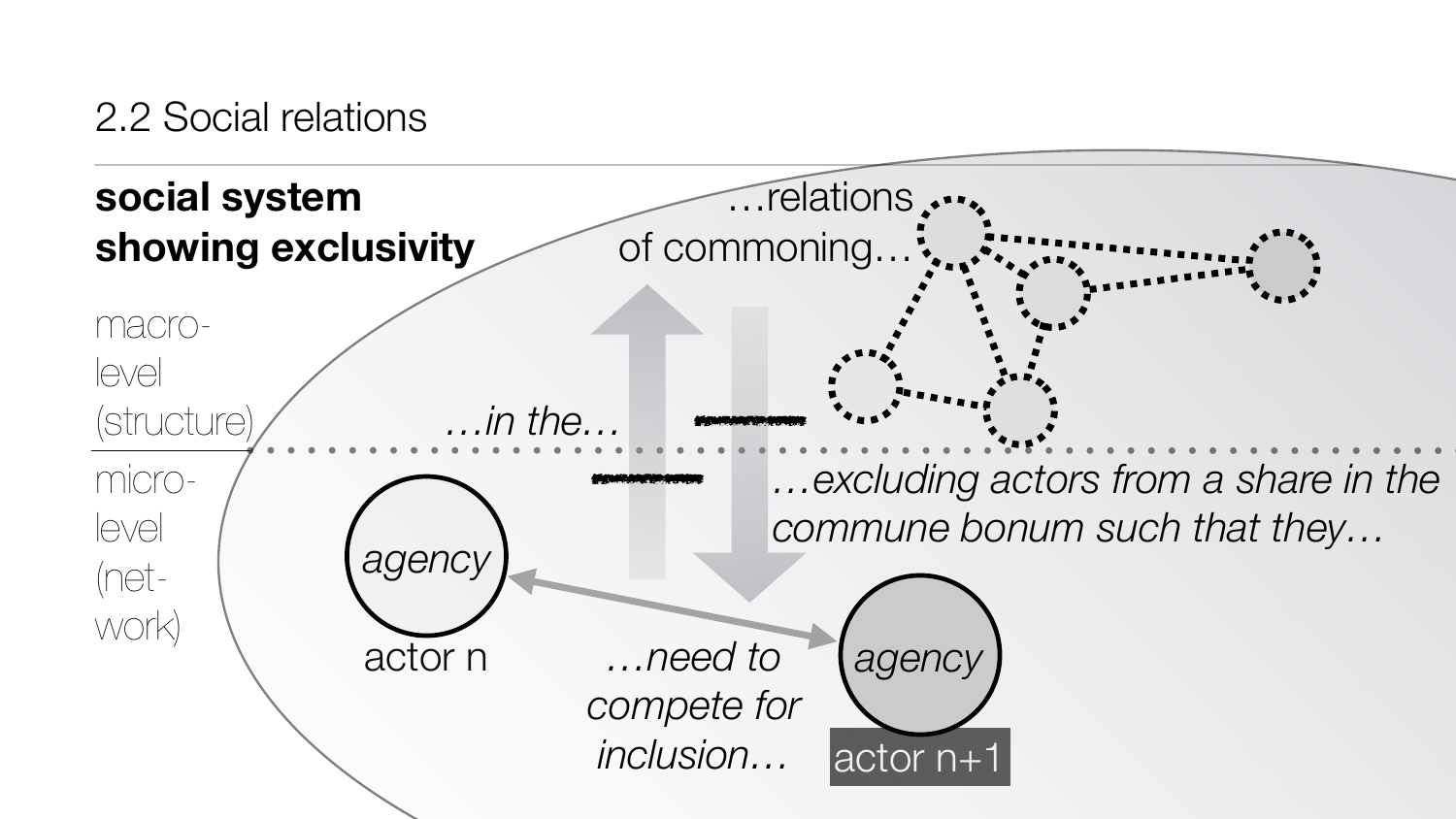# **Essential types of social relationships (appearing in social action):**

- antagonisms (Marx)
- agonisms (Mouffe)
- synergisms (Corning)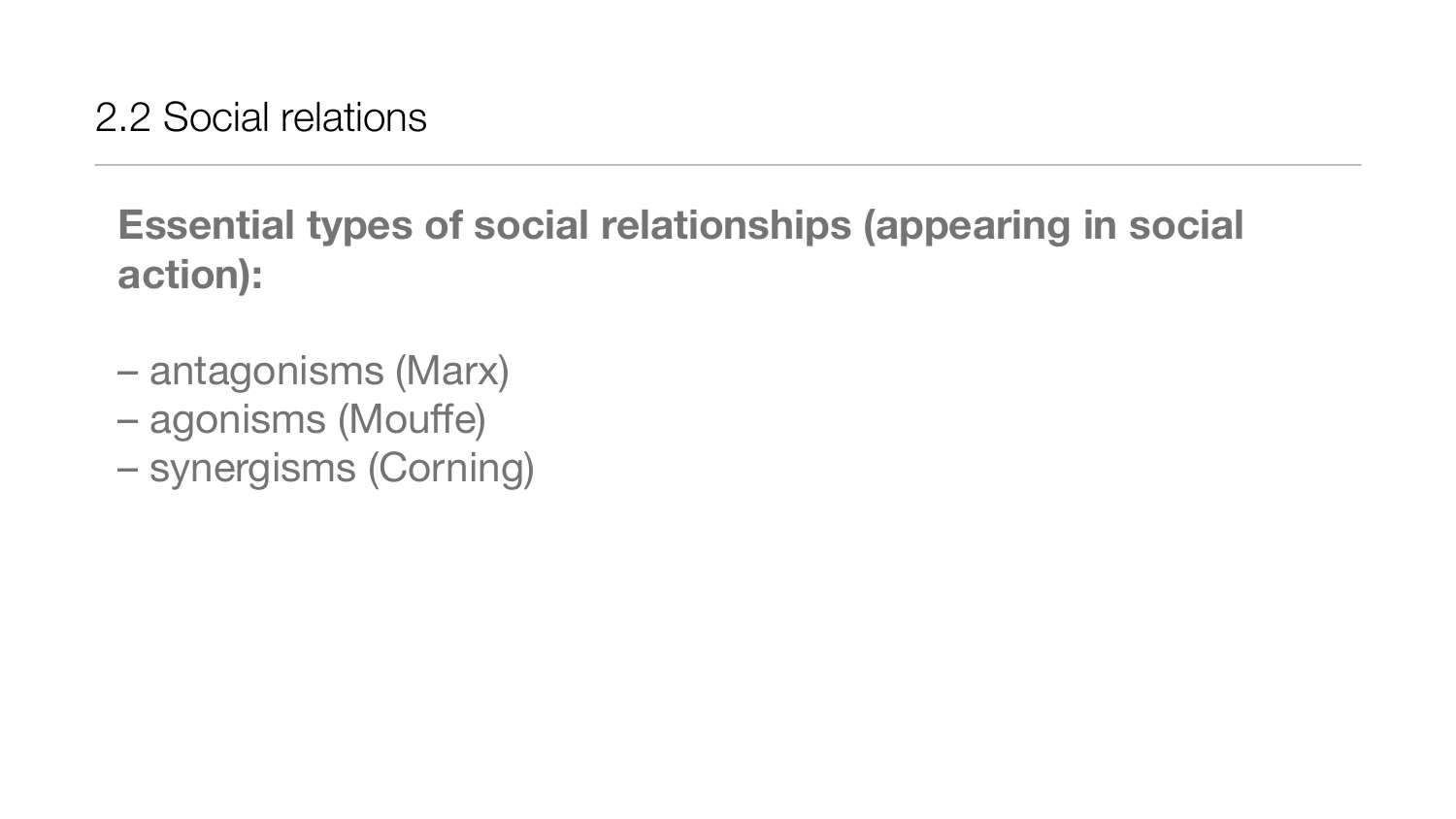### 2.2 Social relations

|                                                              |                  | social relation dealing with the one and the many                           |                                                                                  |
|--------------------------------------------------------------|------------------|-----------------------------------------------------------------------------|----------------------------------------------------------------------------------|
| universalism                                                 |                  | contradictoriness:<br>conflict of mutually<br>exclusive positions           | negation of any differenc<br>imposition of one single<br>difference on any other |
| particularism                                                | antagonism       | (contrapositions)                                                           | difference                                                                       |
| relativism                                                   | agonism          | contrariness:<br>co-existence of<br><b>oppositions</b>                      | juxtaposition of every<br>difference in their own<br>right                       |
| unity-through-<br>diversity view:<br>harmonie<br>universelle | <b>Synergism</b> | complementariness:<br>convergence of<br>mutually supporting<br>propositions | composition made up by<br>all compossible<br>differences                         |

## **social the many**

- ation of any difference
- erence on any other
- rence
- aposition of every erence in their own

position made up by ompossible rences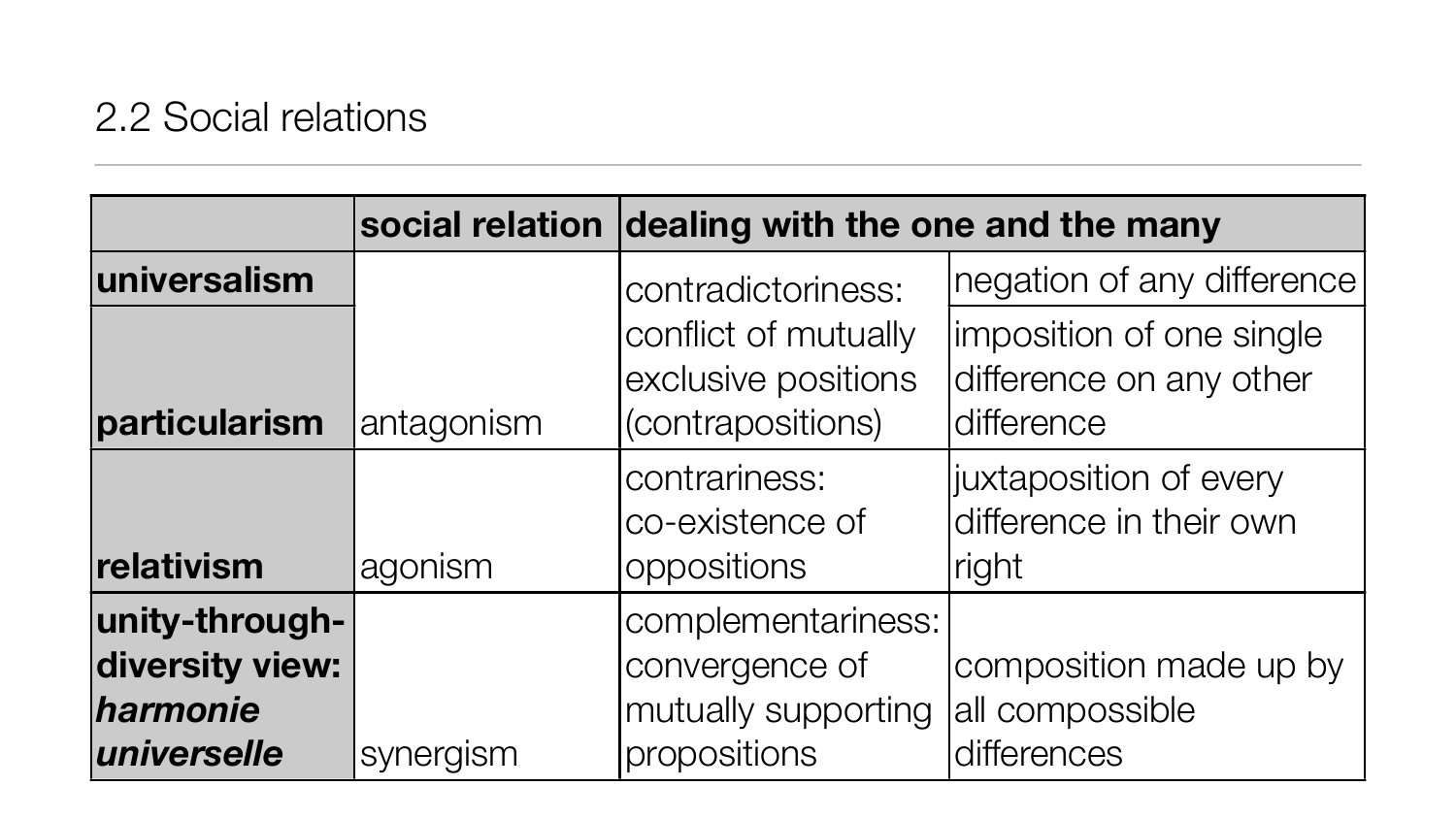## **The role of information as organisational relations:**

the organisation of matter (order) is produced by **informational agents** (self-organising systems) according to the information generation/utilisation capabilities they possess, evolving from primordial capabilities to human/social ones.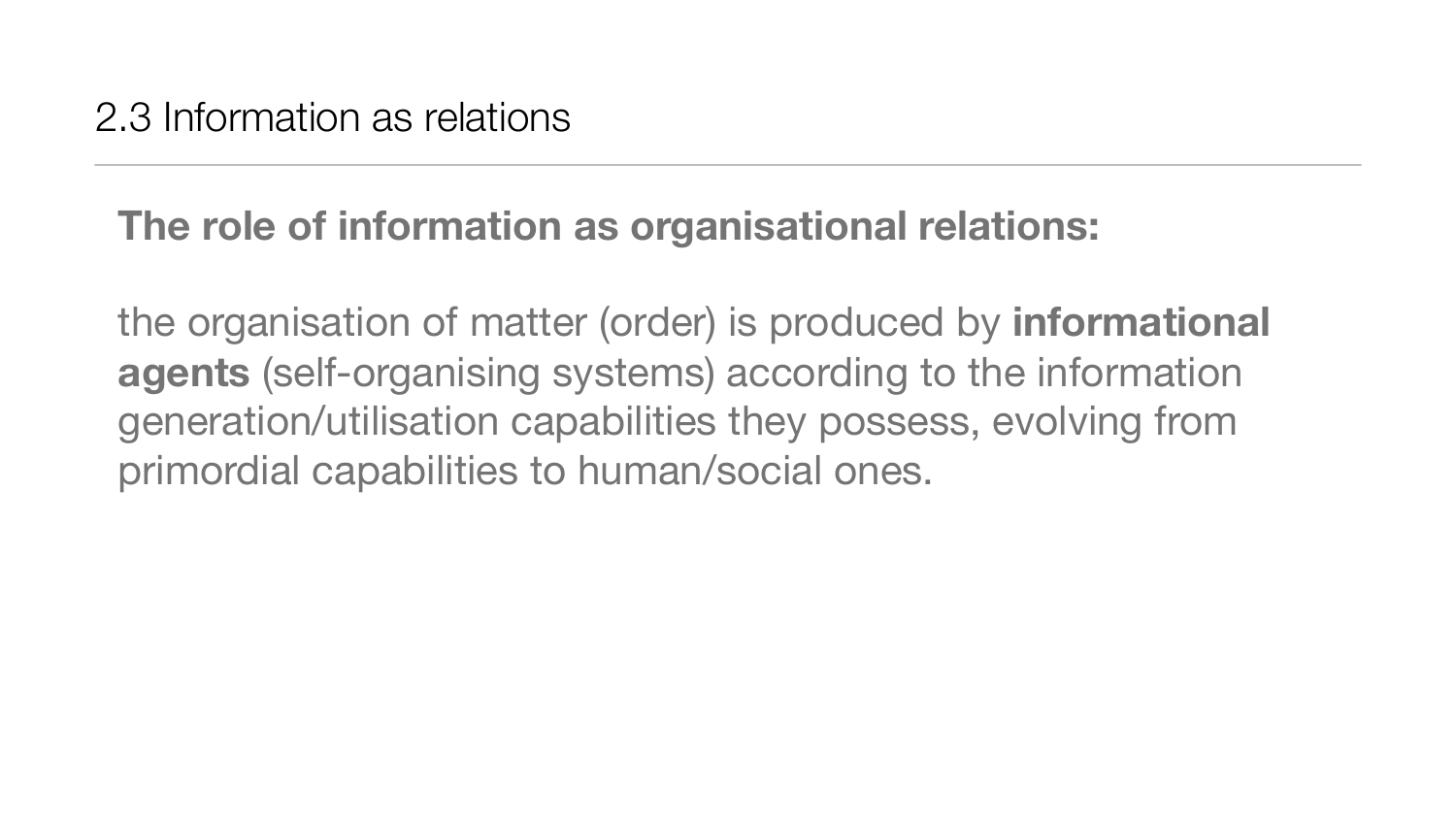## **The role of information as organisational relations:**

information is a systems-relative (agent-relative) term;

**information** is a triadic relation between

(1) an **agent**(ial disposition),

(2) its (interior or exterior) **environment**, and

(3) the emergent **structure** – the organisational relations – it adopts when being perturbed.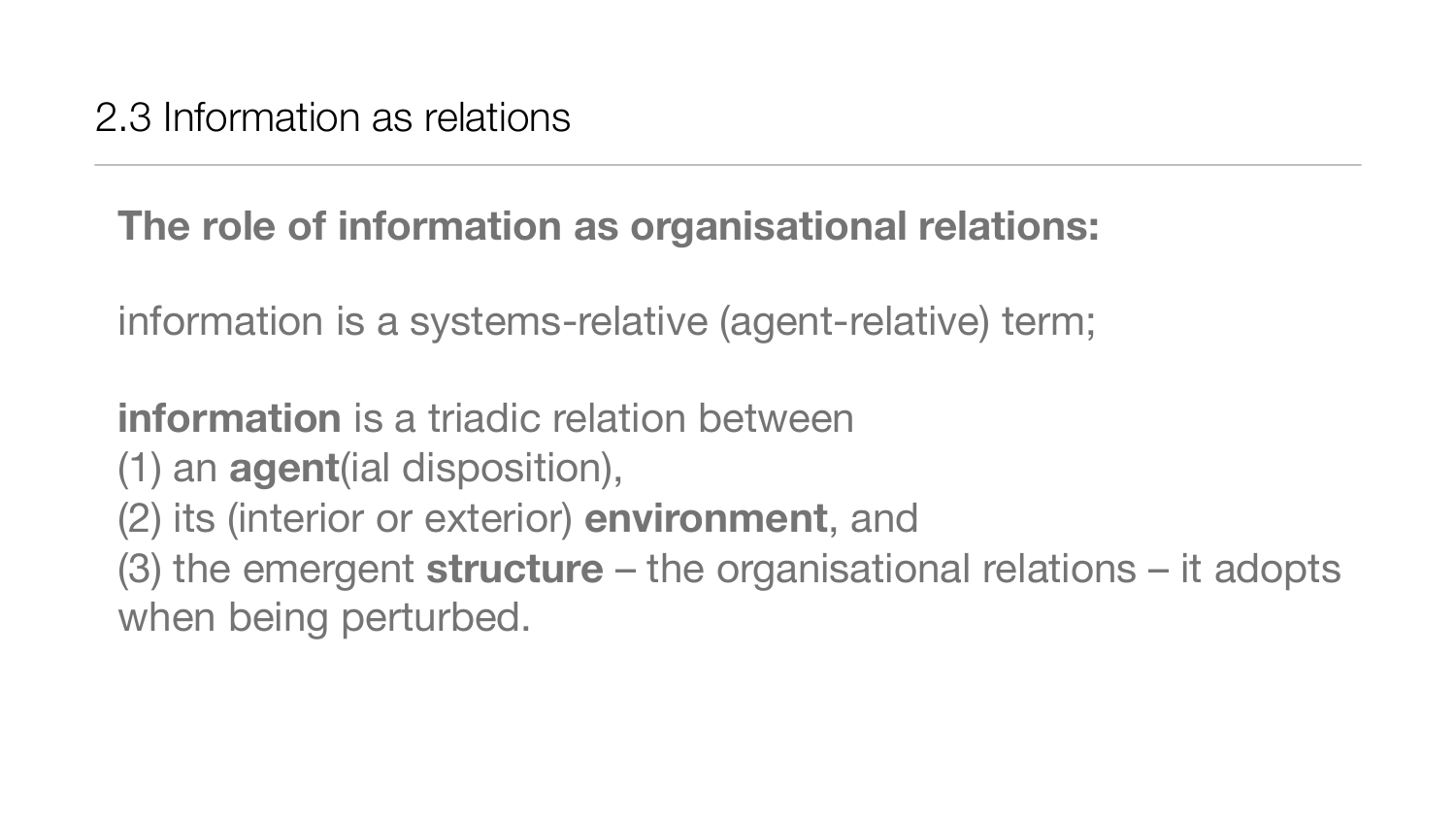## **The role of information as organisational relations:**

the generation(/utilisation) of information is a process in which (1) an **agent** positions itself (2) to a perturbation from its **environment** (3) through the mediation of the **structure** that emerges from the agent's own activity.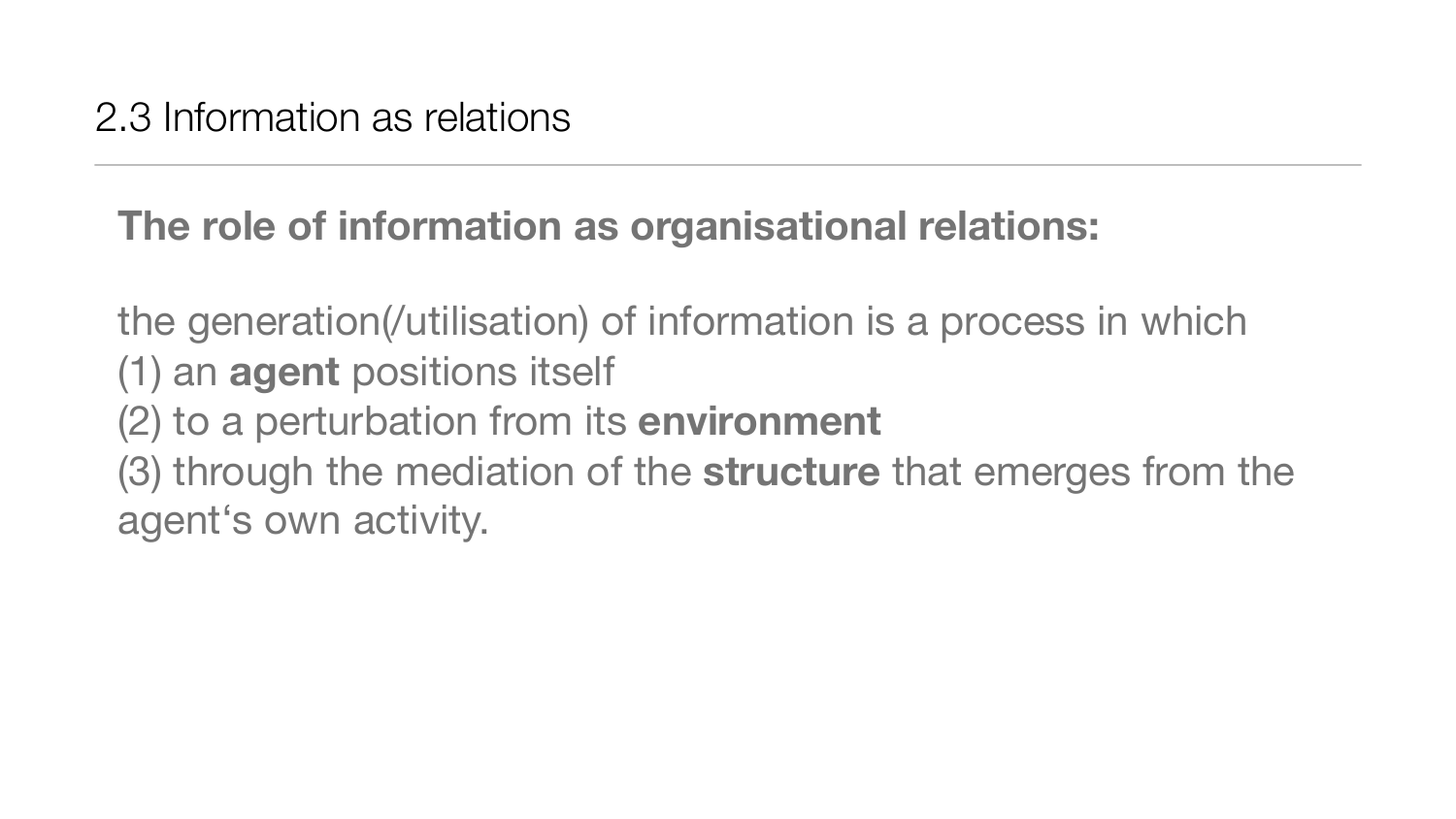self-organised order = generated/utilised information

### 2.3 Information as relations

## $=$  a system, a co-system, a suprasystem

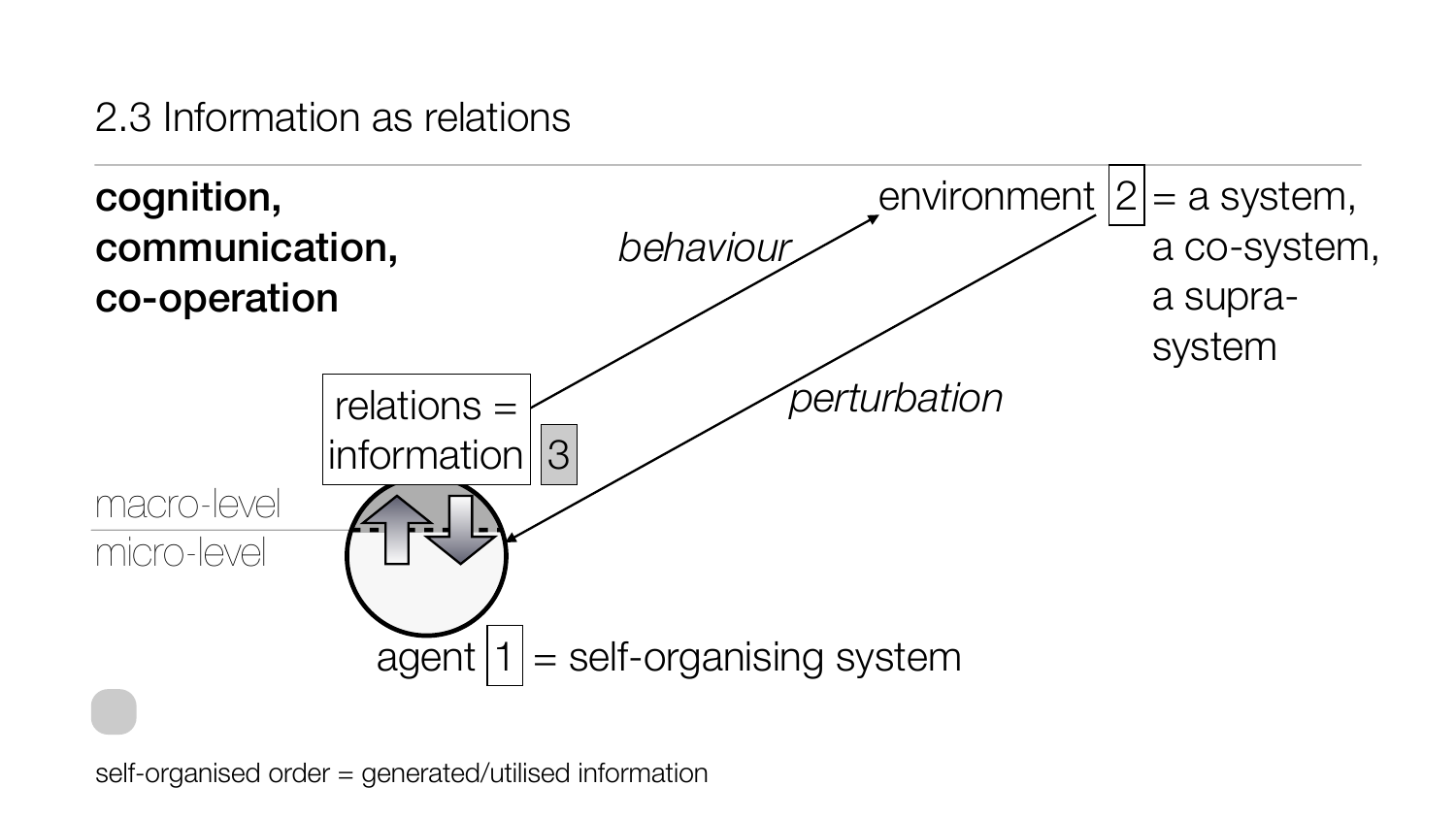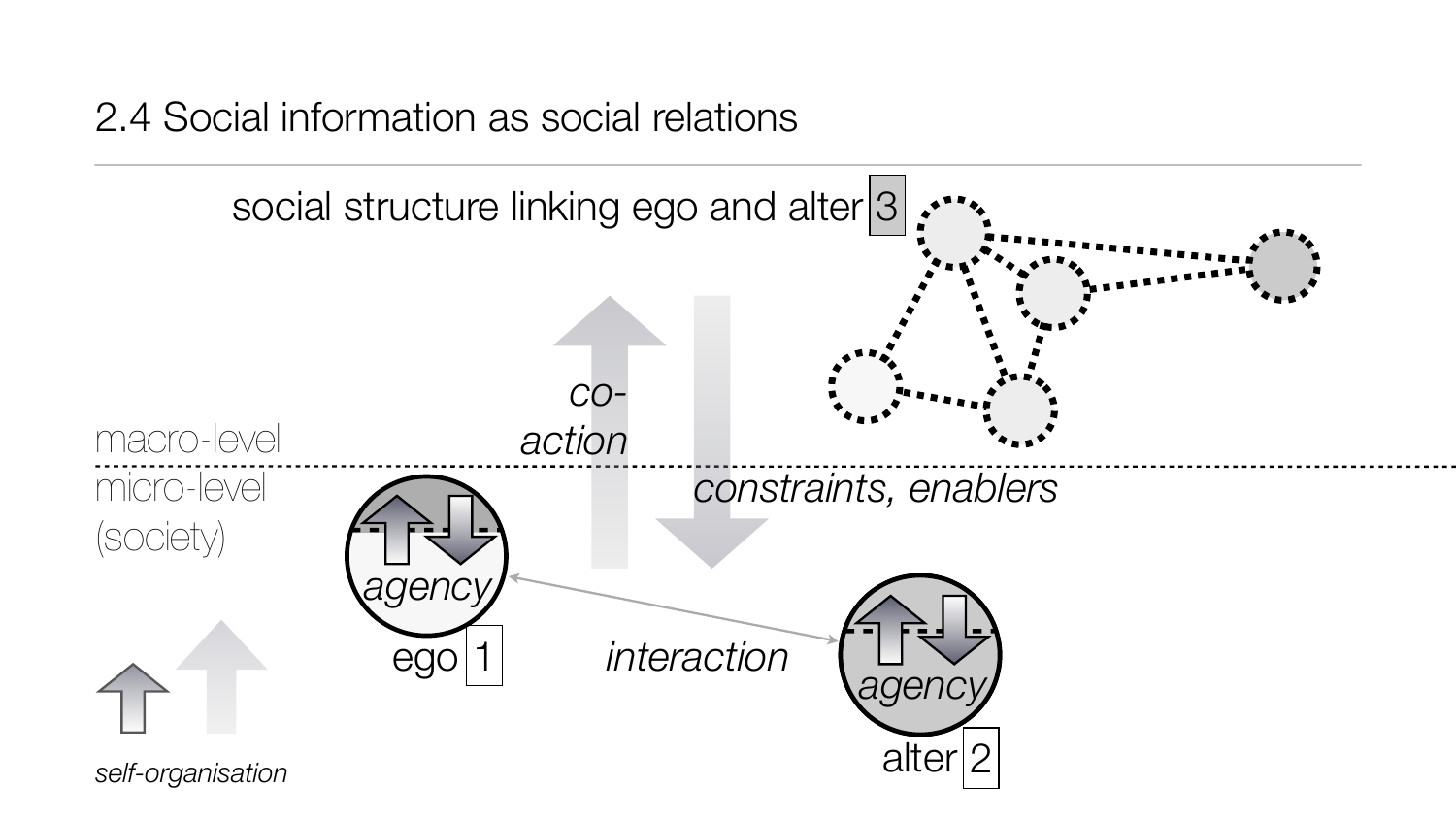co-operative social information

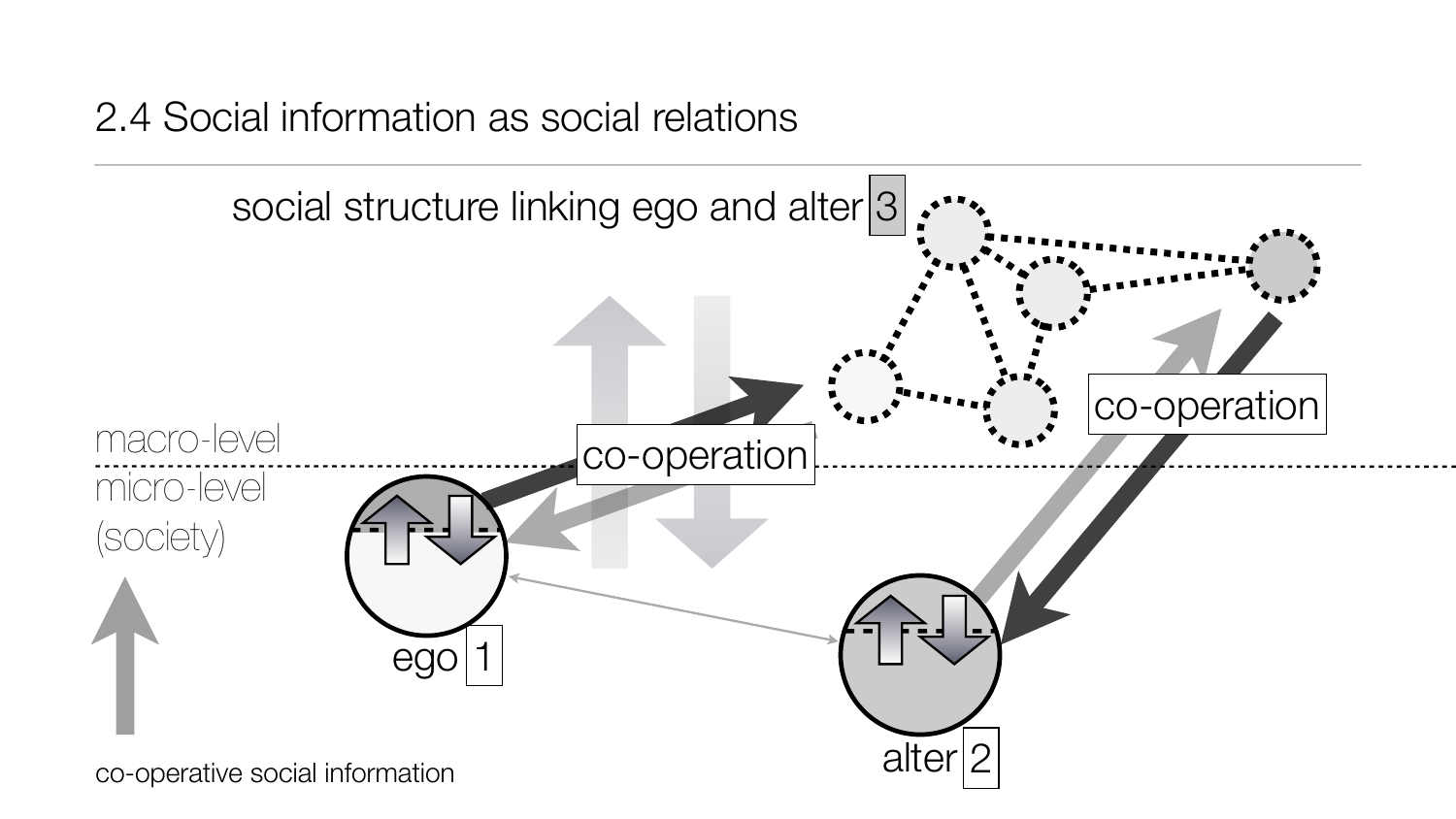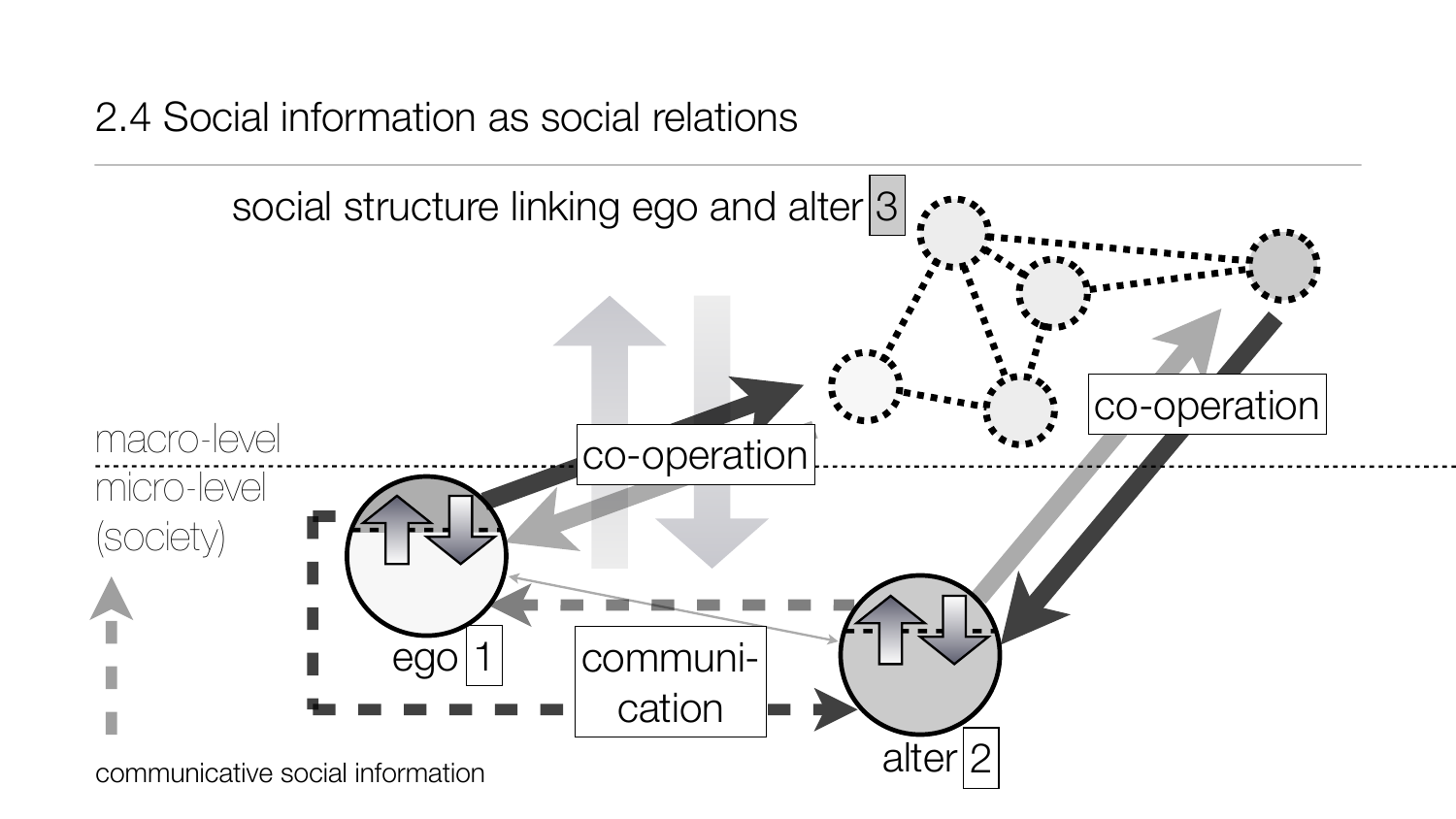cognitive social information

![](_page_27_Figure_1.jpeg)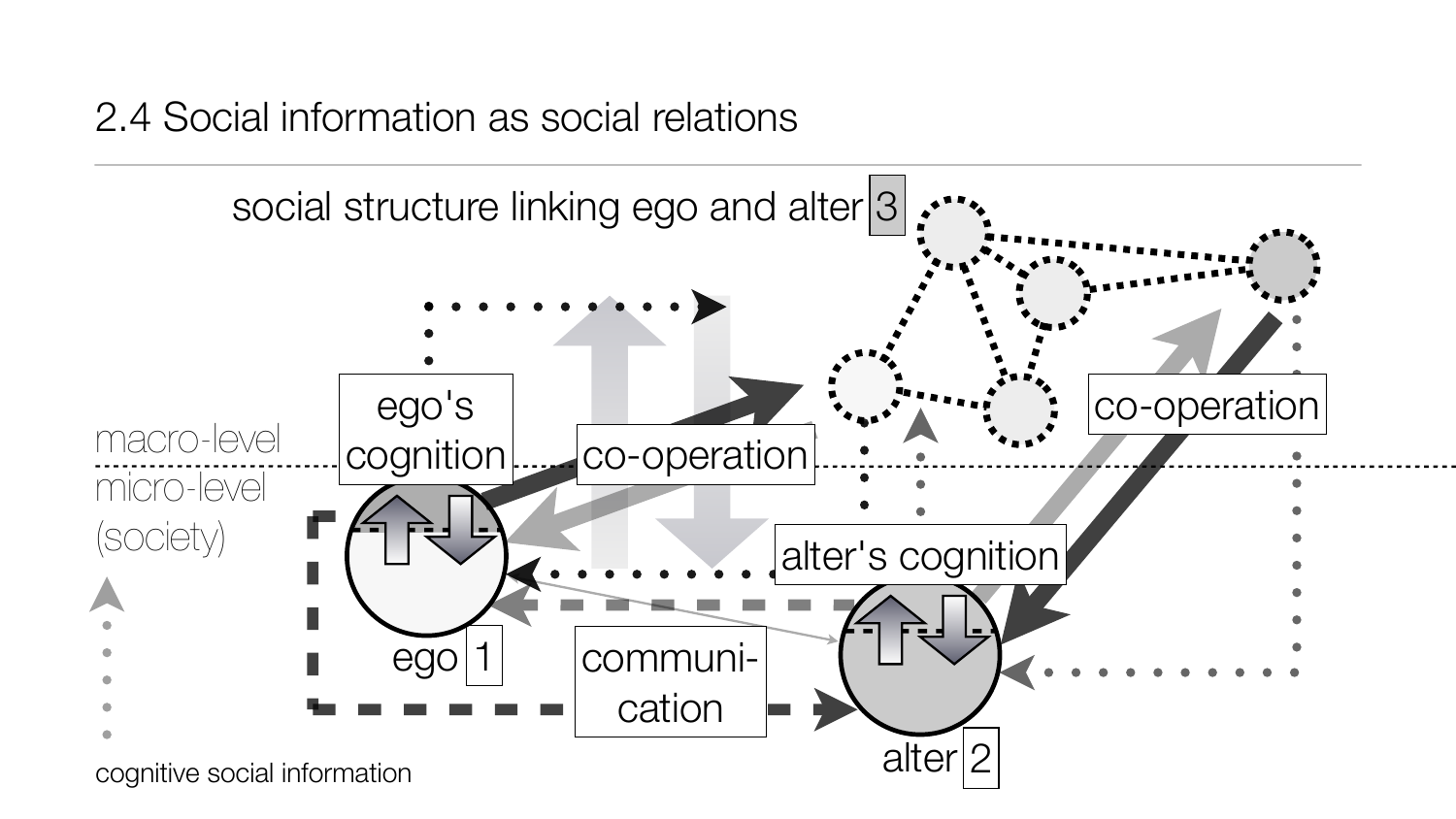## **The importance of information in the global age:**

in order to avoid the breakdown of civilisation and to master the breakthrough to another step of its evolution, the actors of today need to be capacitated to **catch up with the growing complexity** of social systems' interaction.

This is in accordance with W. Ross Ashby's Law of Requisite Variety 1956: in cybernetics, a system R in order to be able to compensate different disturbances D needs to have a variety (of appropriate counteractions) at least as great as the variety of D.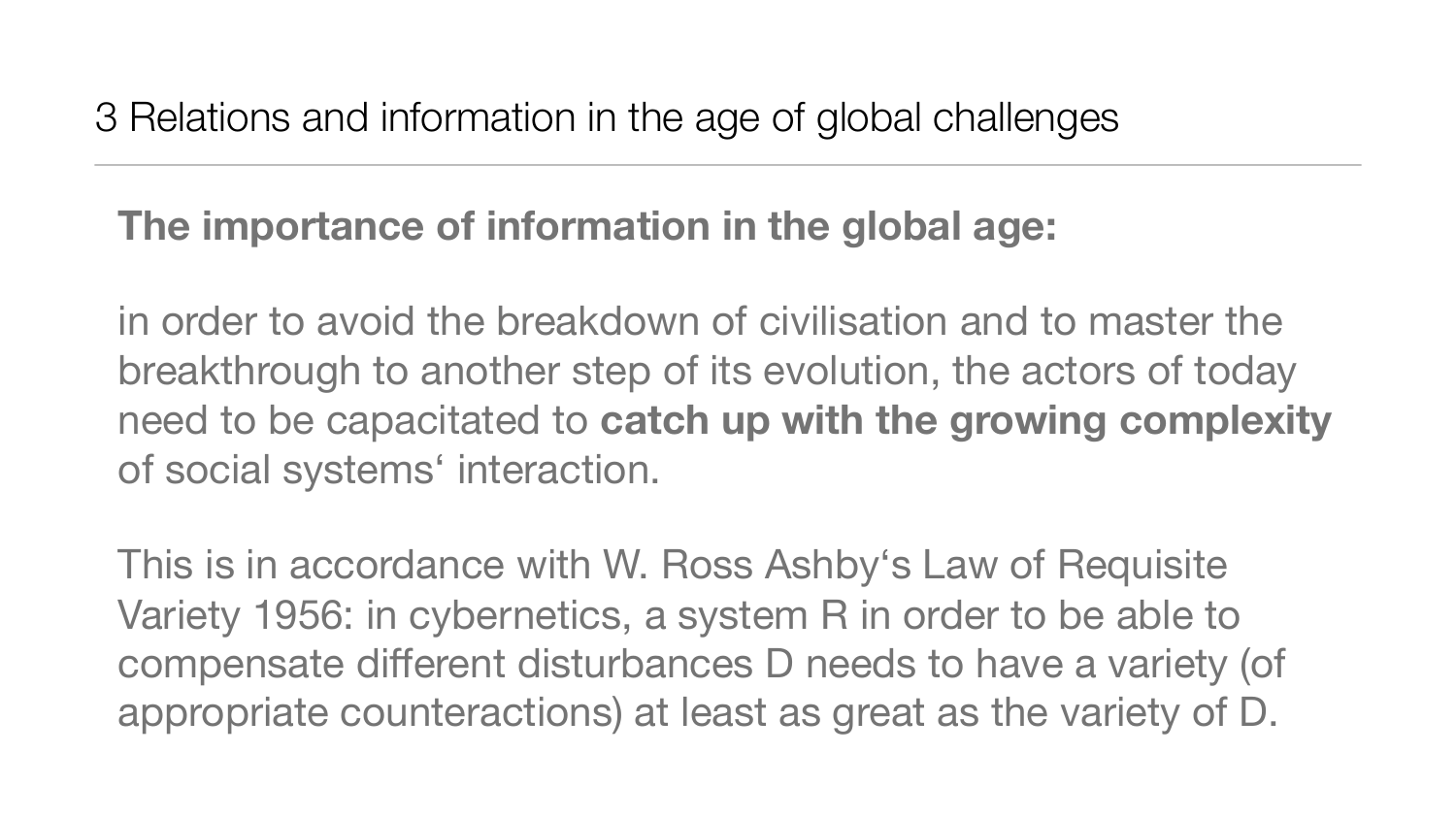|                          | evolution<br>of complex systems                                                                                                                                                    | social evolu<br>in the globa   |
|--------------------------|------------------------------------------------------------------------------------------------------------------------------------------------------------------------------------|--------------------------------|
|                          | when increased complexity<br>of an enclosed system<br>puts performance or<br>maintenance at risk,<br>increasing the complexity<br>by an enclosing system<br>can solve the problem: | governance                     |
|                          | collective intelligence                                                                                                                                                            | unless syste                   |
| state of<br>intelligence | can catch up, surpassing<br>individual intelligences                                                                                                                               | are reflected<br>proper inforn |

## **stion in age**

### cannot be achieved mic dysfunctions d (underpinned by a nation infrastructure)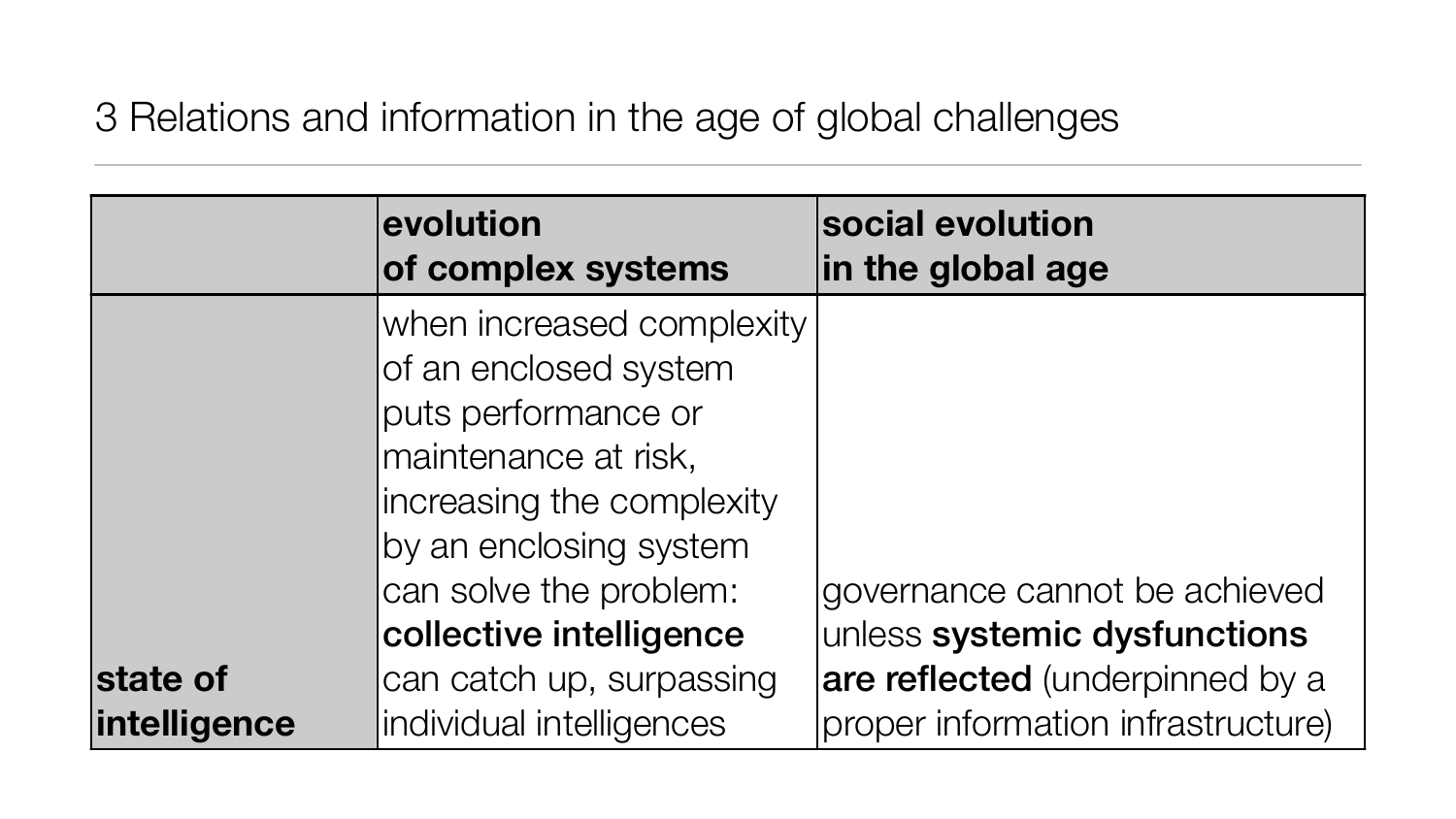**The ultimate cause of those systemic dysfunctions that threaten society is the enclosure of the commons:** 

the enclosure of the commons has become **ubiquitous**. Private property of means of production has kicked off the enclosure of commons (Marx). Today it is not only material wealth growing masses are deprived of, but any field of social life has become subject to the enclosure of commons (Zizek).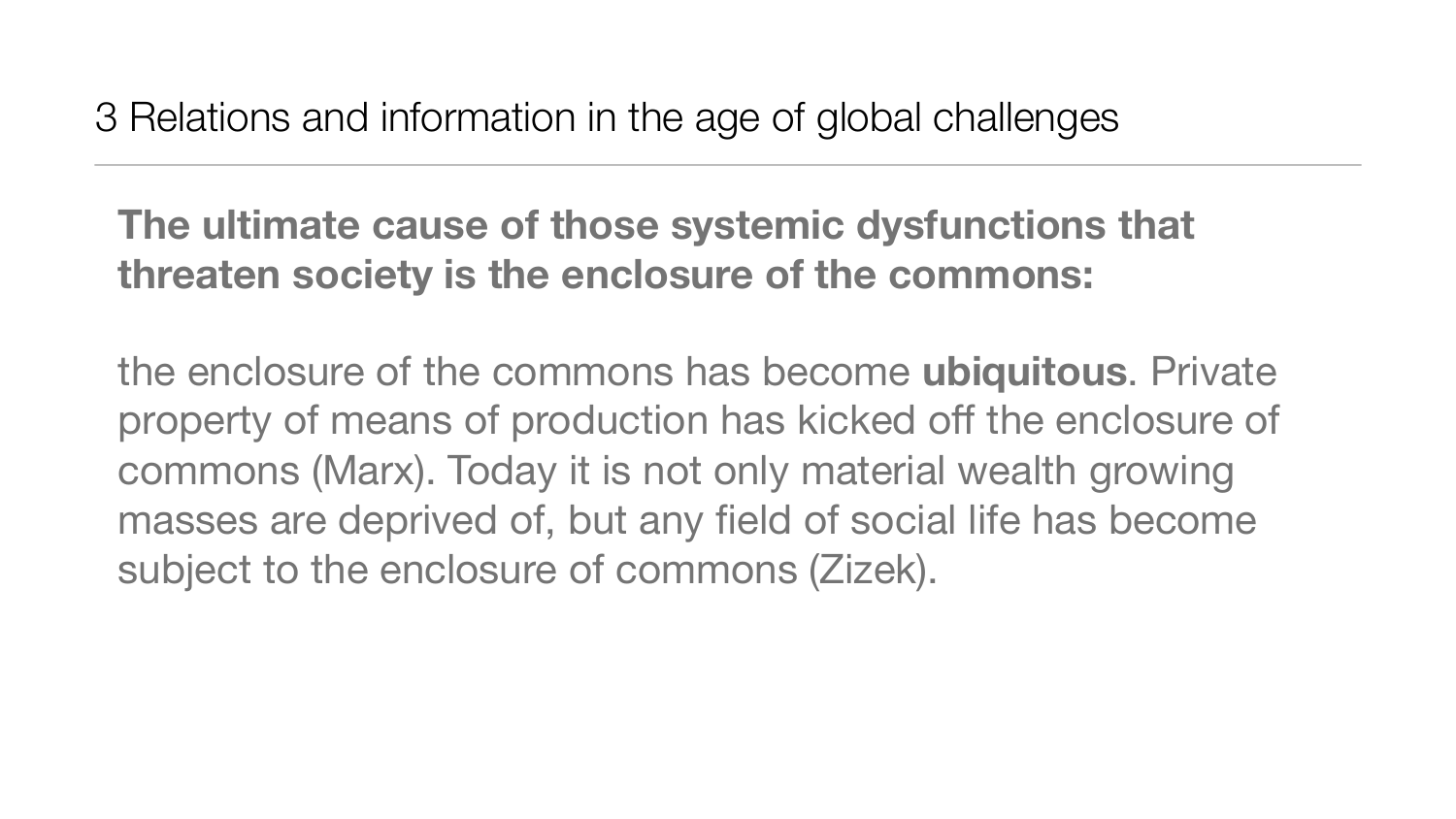## **A global sustainable information society is needed:**

this is the only way **to accomplish**

(1) for the first time in history, **an integration at the level of all humanity** (globality);

(2) a **reorganisation of the social relations** within and between the interdependent social systems such that sociogenic dysfunctions can be kept below the threshold that would endanger the continuation of social evolution (sustainability); (3) the **creation of requisite knowledge** for the recognition of those dysfunctions (informationality).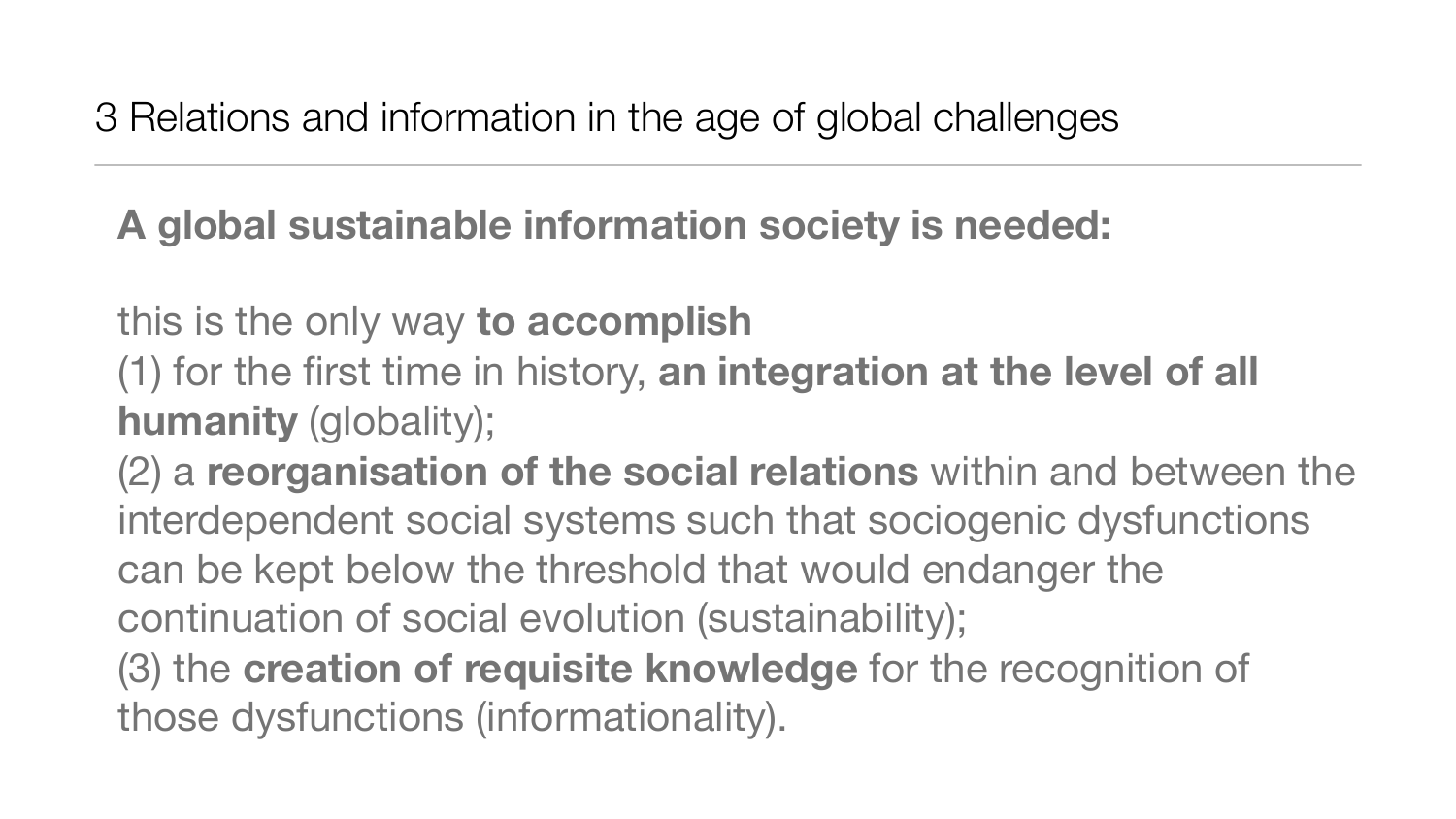## **features required for the global age**

- obally conscientious d conscious:
- commonist
- obally conversational: l-inclusive
- obally concerned:
- eta-reflexive

|                             | anthropological features |                                                                                              |                 |
|-----------------------------|--------------------------|----------------------------------------------------------------------------------------------|-----------------|
| co-operative<br>information | consensual               | collectively intentional<br>(about the goal, the<br>here and now and the<br>way to the goal) | glo<br>an<br>CO |
| communicative               | collaborative            | consilient (help-,                                                                           | glo             |
| information                 |                          | truthful, perspectivist)                                                                     | all             |
| cognitive                   | co-ordinative            | conceptual (reflexive,                                                                       | glo             |
| information                 |                          | able to generalise)                                                                          | m               |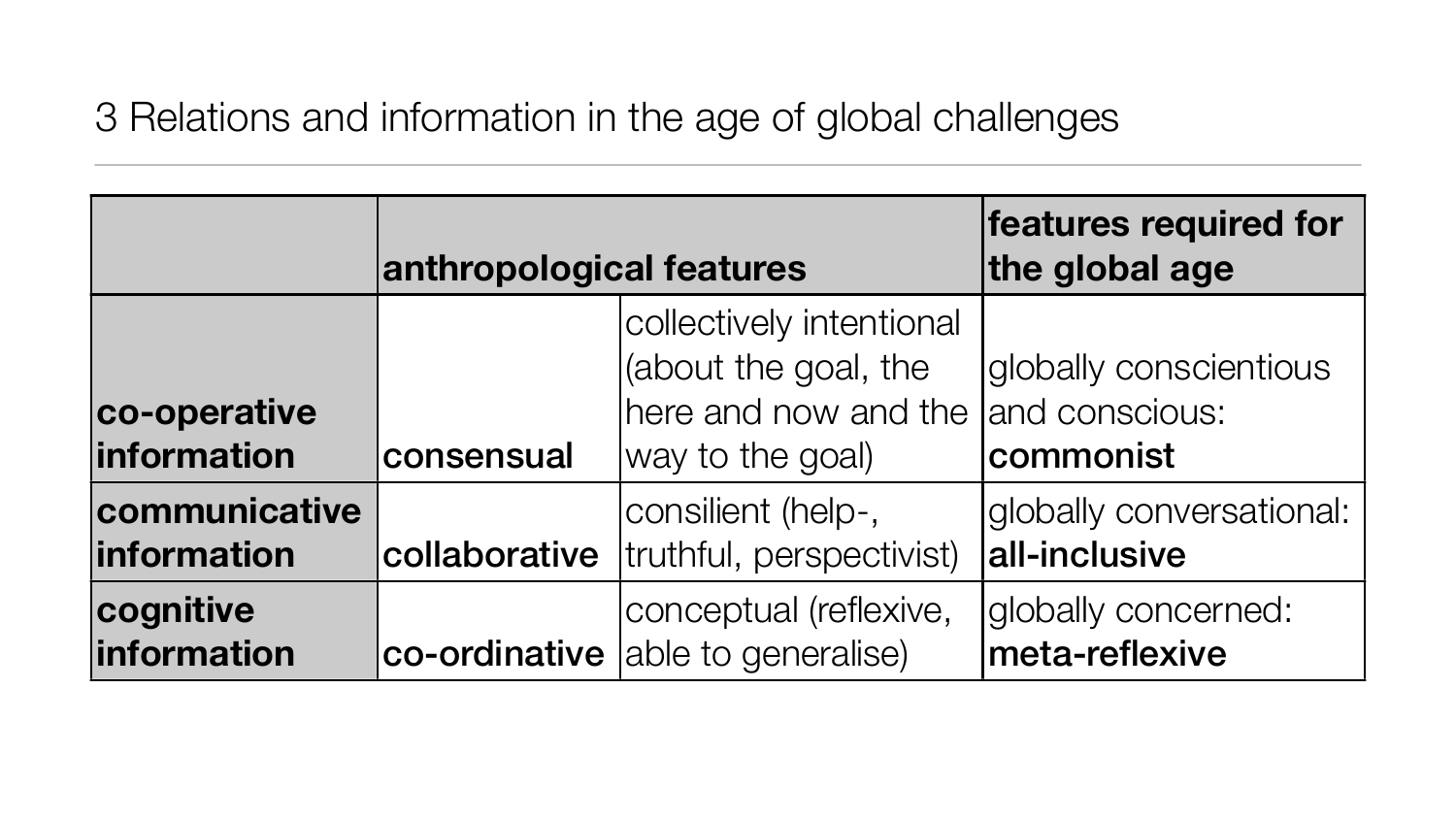![](_page_33_Figure_1.jpeg)

### 3.1 Excessive collectivism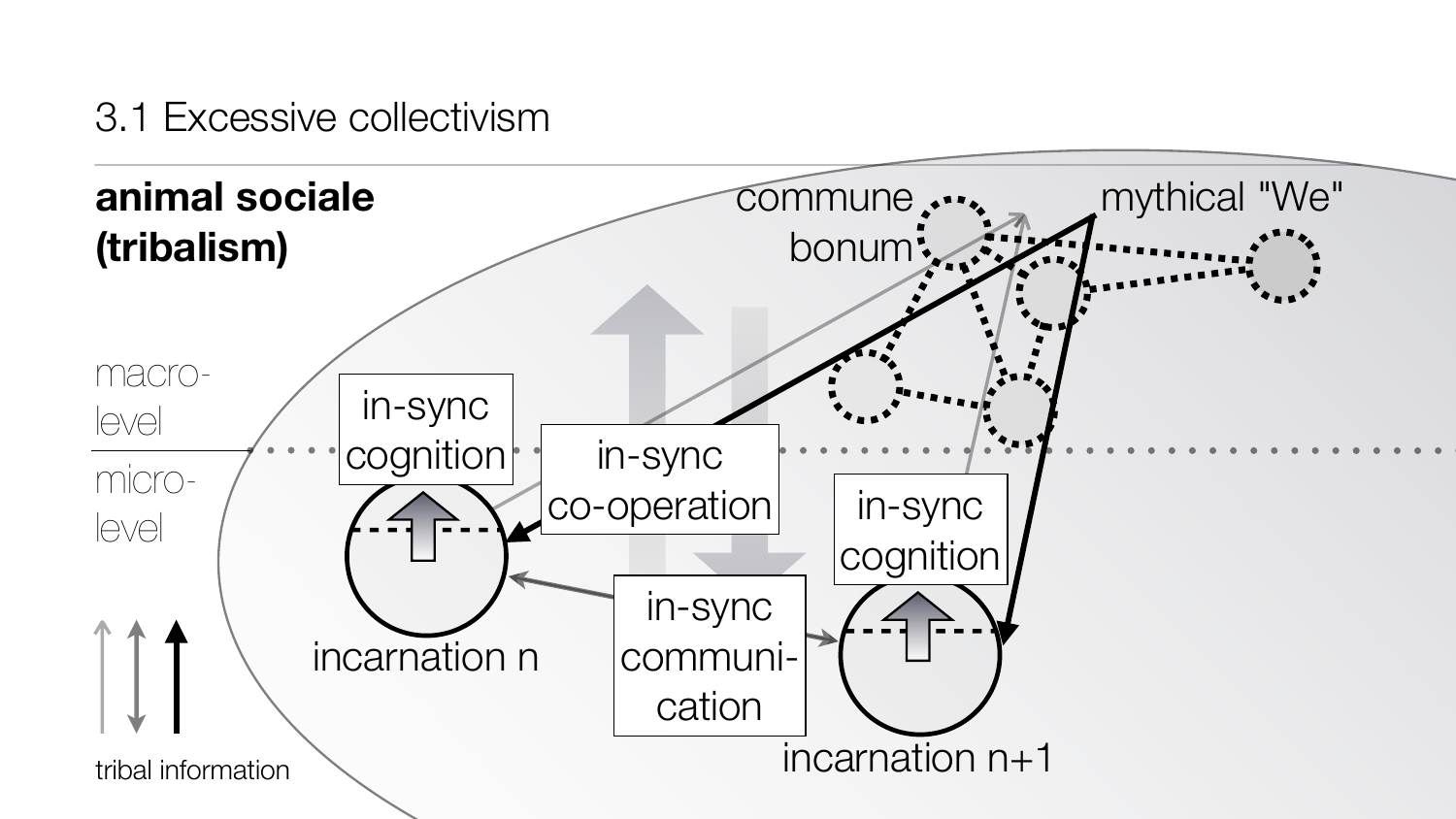![](_page_34_Figure_1.jpeg)

### 3.2 Excessive individualism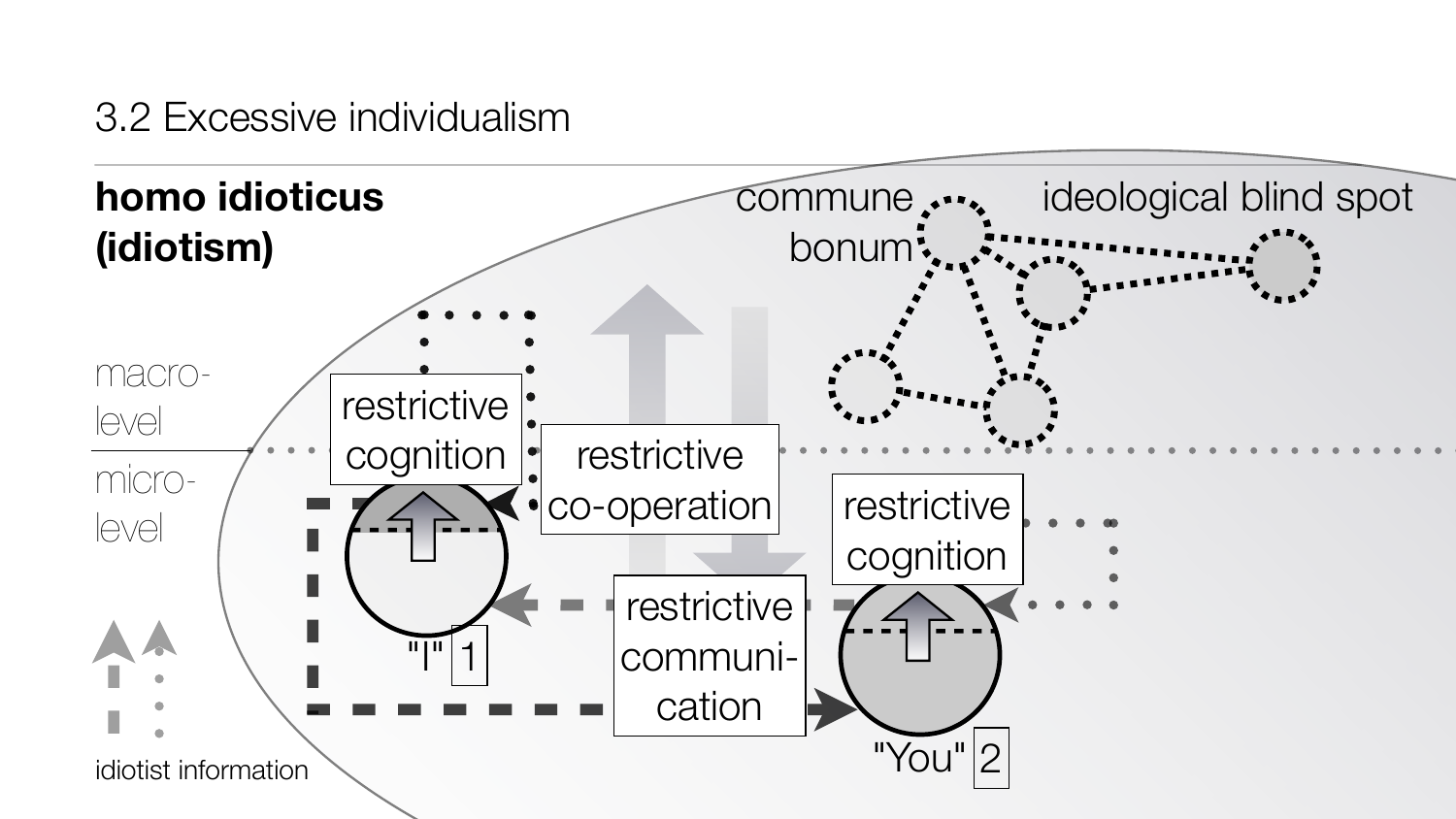![](_page_35_Figure_1.jpeg)

### 3.3 *Harmonie universelle*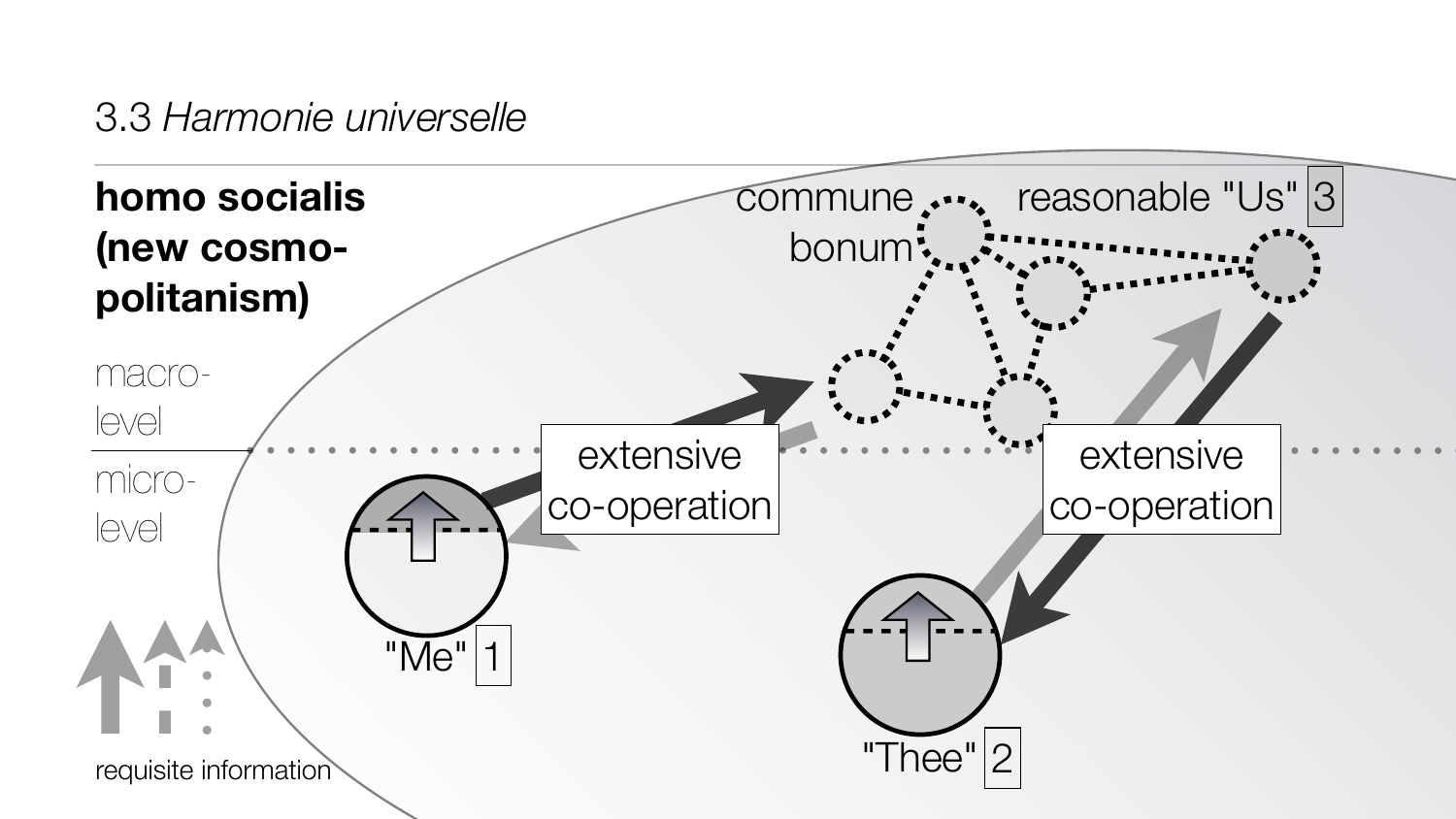![](_page_36_Figure_1.jpeg)

### 3.3 *Harmonie universelle*